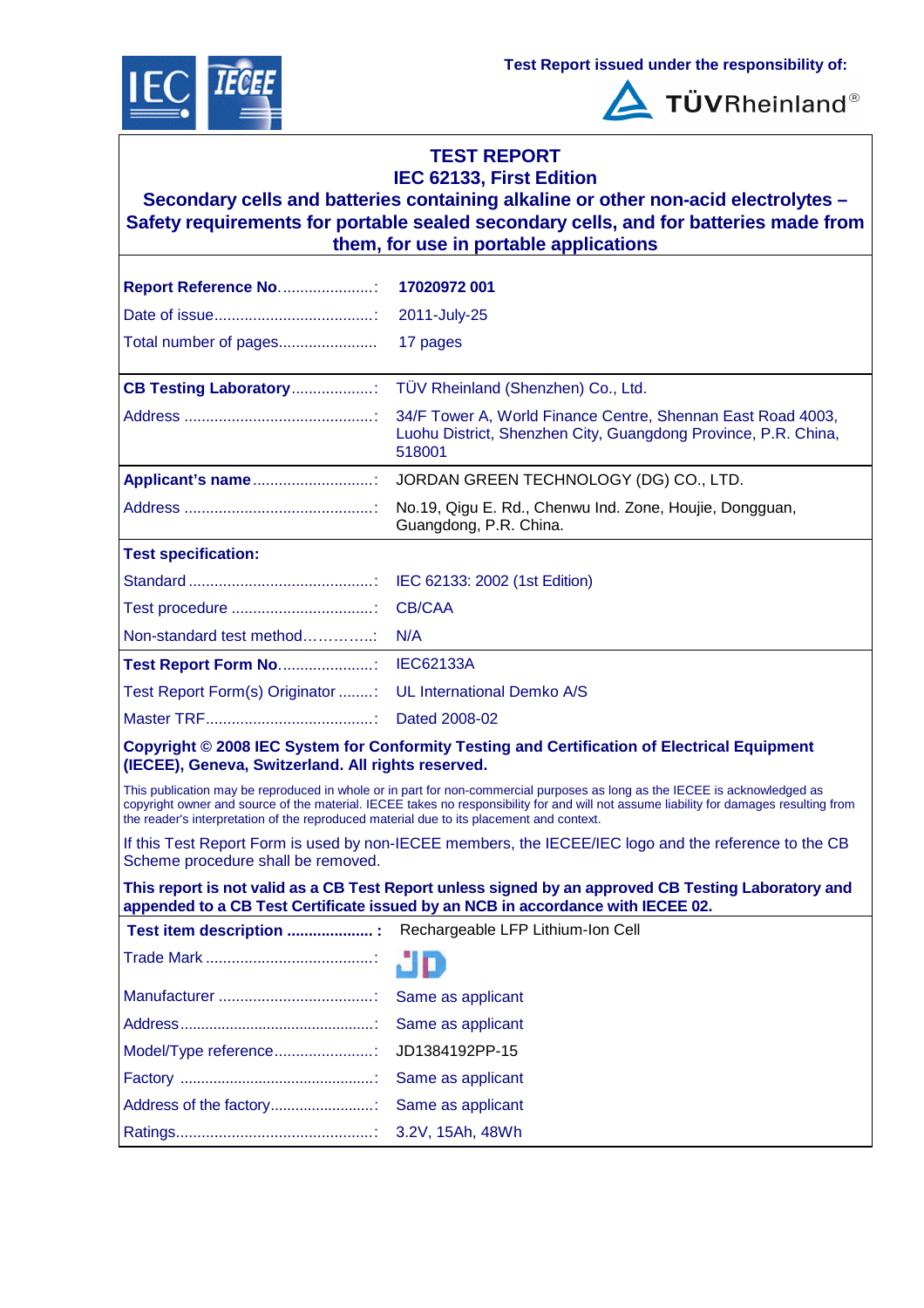$\Delta$  TÜVRheinland® Report No. 17020972 001

Page 2 of 17

|               | Testing procedure and testing location: |                                                                                                                                                                 |  |  |  |
|---------------|-----------------------------------------|-----------------------------------------------------------------------------------------------------------------------------------------------------------------|--|--|--|
| $\boxtimes$   | <b>CB Testing Laboratory:</b>           | TÜV Rheinland (Shenzhen) Co., Ltd.                                                                                                                              |  |  |  |
|               | Testing location/ address               | Unit B and C/ 1F, 2nd Building, Shenzhen Cyber-Tech<br>Zone, 7th High-tech South Avenue, High-tech Industrial<br>Park, Shenzhen, Guangdong Province, P.R. China |  |  |  |
|               | <b>Associated CB Test Laboratory:</b>   |                                                                                                                                                                 |  |  |  |
|               | Testing location/ address               |                                                                                                                                                                 |  |  |  |
|               | Tested by (name + signature):           | Sean Pan                                                                                                                                                        |  |  |  |
|               | Approved by (+ signature) :             | Daniel Dai                                                                                                                                                      |  |  |  |
|               | Testing procedure: TMP                  |                                                                                                                                                                 |  |  |  |
|               | Tested by (name + signature):           |                                                                                                                                                                 |  |  |  |
|               | Approved by (+ signature)               |                                                                                                                                                                 |  |  |  |
|               | Testing location/ address               |                                                                                                                                                                 |  |  |  |
|               | Testing procedure: WMT                  |                                                                                                                                                                 |  |  |  |
|               | Tested by (name + signature):           |                                                                                                                                                                 |  |  |  |
|               | Witnessed by (+ signature):             |                                                                                                                                                                 |  |  |  |
|               | Approved by (+ signature)               |                                                                                                                                                                 |  |  |  |
|               | Testing location/ address               |                                                                                                                                                                 |  |  |  |
| $\mathcal{L}$ | Testing procedure: SMT                  |                                                                                                                                                                 |  |  |  |
|               | Tested by (name + signature):           |                                                                                                                                                                 |  |  |  |
|               | Approved by (+ signature) :             |                                                                                                                                                                 |  |  |  |
|               | Supervised by (+ signature):            |                                                                                                                                                                 |  |  |  |
|               | Testing location/ address:              |                                                                                                                                                                 |  |  |  |
|               | Testing procedure: RMT                  |                                                                                                                                                                 |  |  |  |
|               | Tested by (name + signature):           |                                                                                                                                                                 |  |  |  |
|               | Approved by (+ signature)               |                                                                                                                                                                 |  |  |  |
|               | Supervised by (+ signature):            |                                                                                                                                                                 |  |  |  |
|               | Testing location/ address               |                                                                                                                                                                 |  |  |  |

TRF No. IEC62133A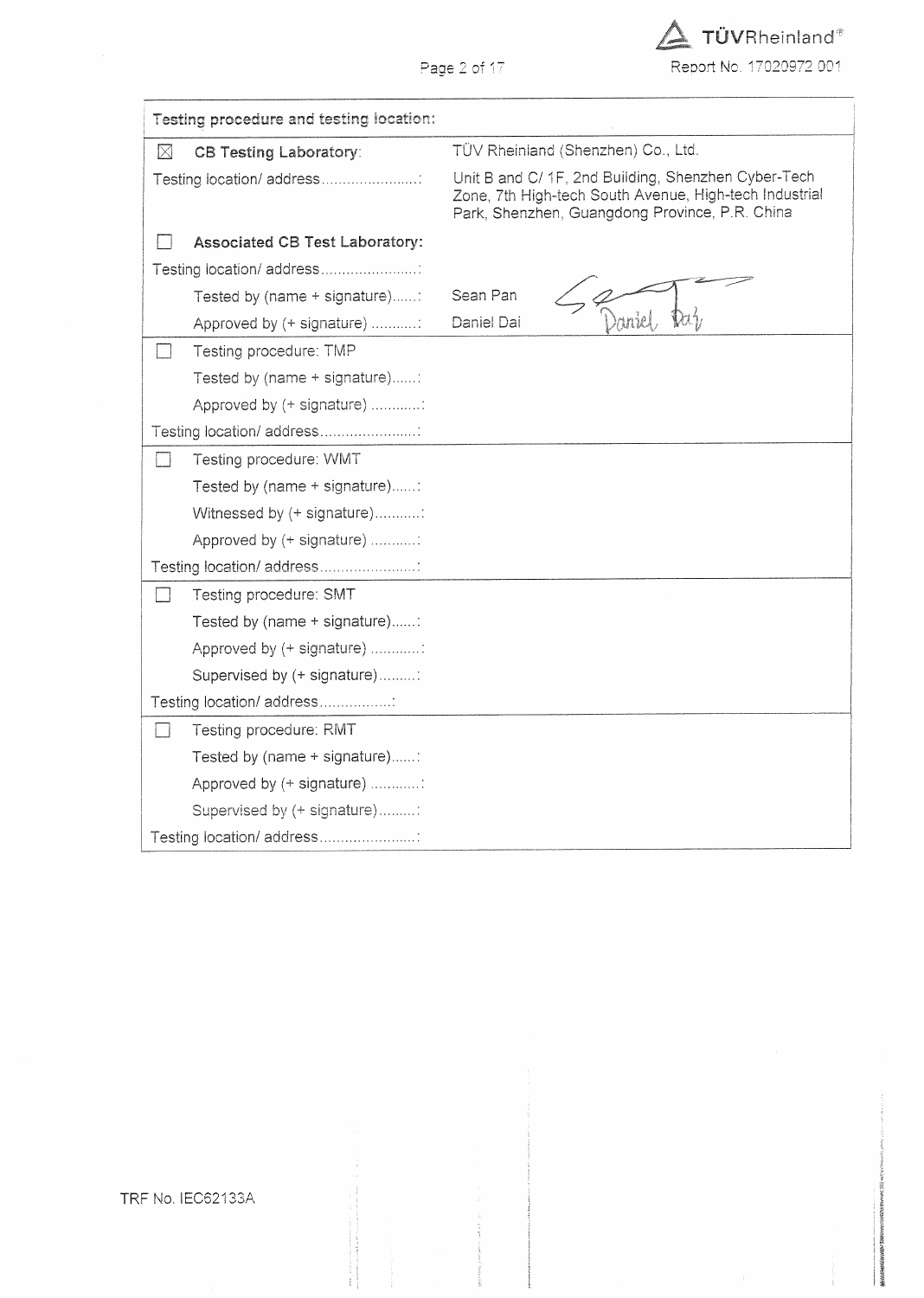| <b>Summary of testing:</b>                                                                                                                                               |                                                                                                                  |  |  |  |  |
|--------------------------------------------------------------------------------------------------------------------------------------------------------------------------|------------------------------------------------------------------------------------------------------------------|--|--|--|--|
| Tests performed (name of test and test clause):                                                                                                                          | <b>Testing location:</b>                                                                                         |  |  |  |  |
| 4.1 Charging Procedure For Test Purpose<br>4.2.1 Continuous Low-Rate Charging                                                                                            | TÜV Rheinland (Shenzhen) Co., Ltd.<br>Unit B and C/ 1F, 2nd Building, Shenzhen Cyber-                            |  |  |  |  |
| 4.2.2 Vibration<br>4.2.4 Temperature Cycling<br>4.3.2 External Short Circuit<br>4.3.3 Free Fall                                                                          | Tech Zone, 7th High-tech South Avenue, High-tech<br>Industrial Park, Shenzhen, Guangdong Province,<br>P.R. China |  |  |  |  |
| 4.3.4 Mechanical Shock (Crash Hazards)<br>4.3.5 Thermal Abuse<br>4.3.6 Crush of Cells<br>4.3.7 Low Pressure                                                              |                                                                                                                  |  |  |  |  |
| 4.3.9 Overcharge for Lithium Systems<br>4.3.10 Forced Discharge<br>4.3.11 Cell Protection Against a High Charging Rate<br>(Lithium Systems Only)                         |                                                                                                                  |  |  |  |  |
| Remark:                                                                                                                                                                  |                                                                                                                  |  |  |  |  |
| Tests are made with the number of cells specified in<br>IEC 62133 Table 1.                                                                                               |                                                                                                                  |  |  |  |  |
| <b>Summary of compliance with National Differences:</b>                                                                                                                  |                                                                                                                  |  |  |  |  |
| AT, DE, DK, FI, FR, HU, KR, NL, SA, SE, SG, TR.                                                                                                                          |                                                                                                                  |  |  |  |  |
| AT=Austria, DE=Germany, DK=Denmark, FI=Finland, FR=France, HU=Hungary, KR=Republic of Korea,<br>NL=The Netherlands, SA=Saudi Arabia, SE=Sweden, SG=Singapore, TR=Turkey. |                                                                                                                  |  |  |  |  |
| All national differences of EU group considered according to EN 62133: 2003.                                                                                             |                                                                                                                  |  |  |  |  |
| <b>Copy of marking plate:</b>                                                                                                                                            |                                                                                                                  |  |  |  |  |
|                                                                                                                                                                          |                                                                                                                  |  |  |  |  |
|                                                                                                                                                                          | B Rechargeable IFP Li-ion Battery                                                                                |  |  |  |  |
| <b>ANGELIA</b>                                                                                                                                                           | TD13841922PP-15<br>Standar IEC62133                                                                              |  |  |  |  |
|                                                                                                                                                                          | 3.2V 15Ah 48Wh<br>ICP1384192                                                                                     |  |  |  |  |
| Warning                                                                                                                                                                  |                                                                                                                  |  |  |  |  |
|                                                                                                                                                                          | Keep the battery away from fire.<br>Never make the circuit short or                                              |  |  |  |  |
|                                                                                                                                                                          | squeeze the battery.                                                                                             |  |  |  |  |
|                                                                                                                                                                          | JORDAN GREEN TECHNOLOGY (DG) CO., LTD.                                                                           |  |  |  |  |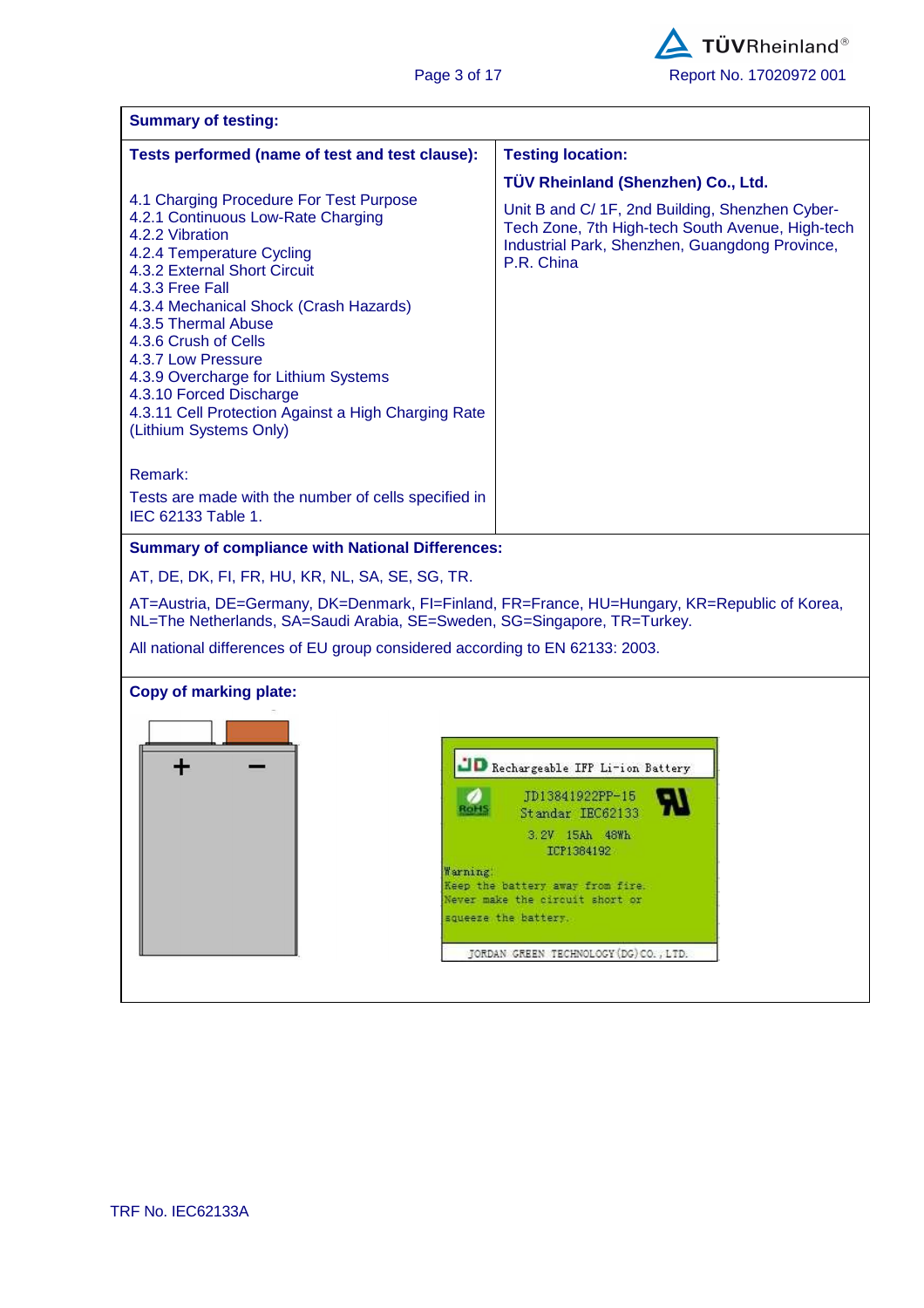

|                                                                                                                                                                                                                                                                                   | <b>Class III</b>    |  |  |  |
|-----------------------------------------------------------------------------------------------------------------------------------------------------------------------------------------------------------------------------------------------------------------------------------|---------------------|--|--|--|
|                                                                                                                                                                                                                                                                                   | <b>DC</b> connector |  |  |  |
|                                                                                                                                                                                                                                                                                   | JD1384192PP-15      |  |  |  |
|                                                                                                                                                                                                                                                                                   | Portable            |  |  |  |
|                                                                                                                                                                                                                                                                                   | 3.2V                |  |  |  |
|                                                                                                                                                                                                                                                                                   | 15Ah                |  |  |  |
|                                                                                                                                                                                                                                                                                   | 3A                  |  |  |  |
|                                                                                                                                                                                                                                                                                   | 3A                  |  |  |  |
|                                                                                                                                                                                                                                                                                   | 7.5A                |  |  |  |
|                                                                                                                                                                                                                                                                                   | 15A                 |  |  |  |
|                                                                                                                                                                                                                                                                                   |                     |  |  |  |
|                                                                                                                                                                                                                                                                                   |                     |  |  |  |
| Possible test case verdicts:                                                                                                                                                                                                                                                      |                     |  |  |  |
|                                                                                                                                                                                                                                                                                   |                     |  |  |  |
|                                                                                                                                                                                                                                                                                   |                     |  |  |  |
|                                                                                                                                                                                                                                                                                   |                     |  |  |  |
|                                                                                                                                                                                                                                                                                   |                     |  |  |  |
|                                                                                                                                                                                                                                                                                   |                     |  |  |  |
|                                                                                                                                                                                                                                                                                   |                     |  |  |  |
| <b>General remarks:</b>                                                                                                                                                                                                                                                           |                     |  |  |  |
| The test results presented in this report relate only to the object tested.<br>This report shall not be reproduced, except in full, without the written approval of the Issuing testing laboratory.<br>The completed test report includes the attachments (1 page photo document) |                     |  |  |  |
| Throughout this report a point is used as the decimal separator.                                                                                                                                                                                                                  |                     |  |  |  |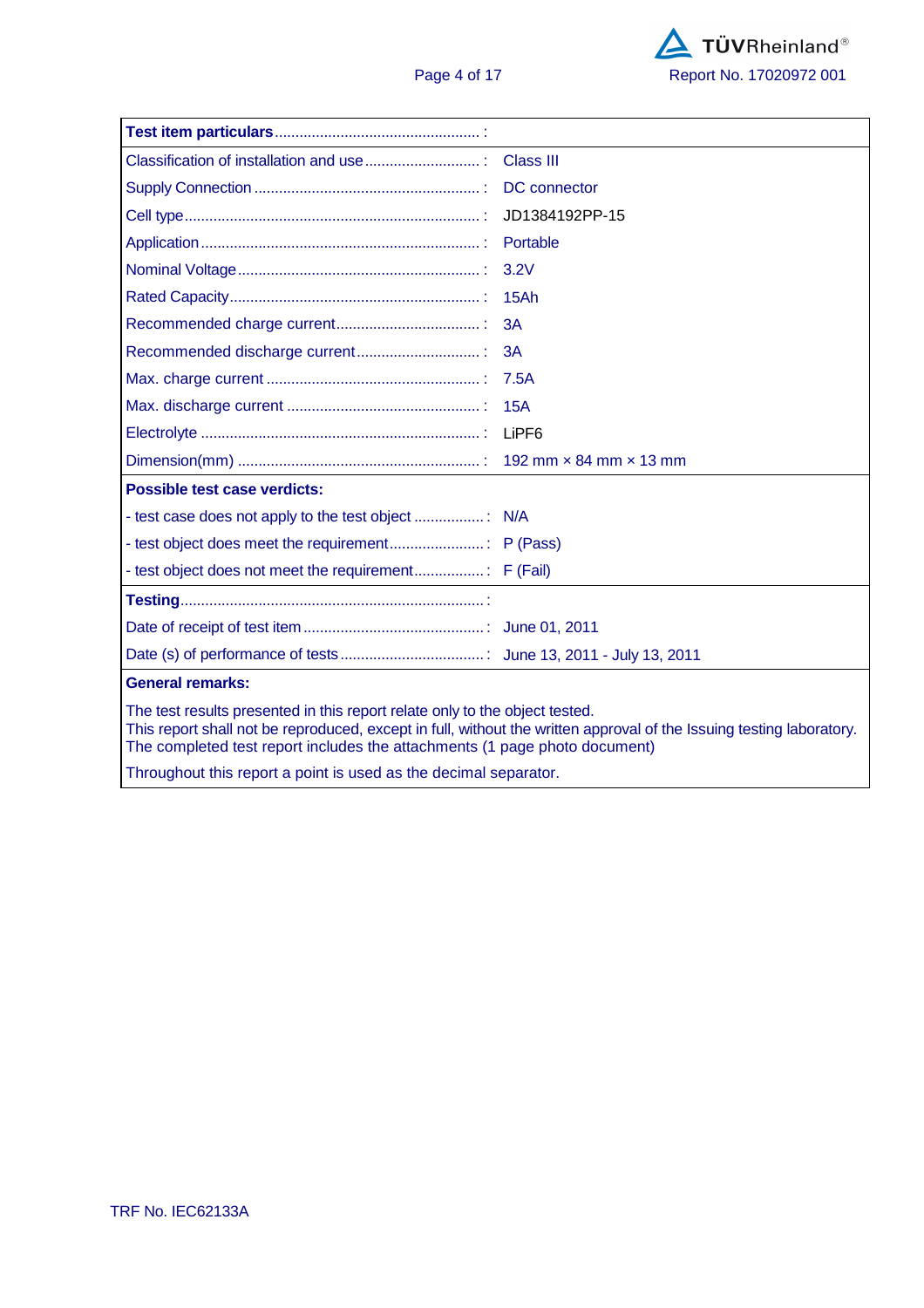#### **General product information:**

EUT with model name JD1384192PP-15 is a battery cell which in intended for portable use.

Max. dimension: 192 mm × 84 mm × 13 mm Max. Weight: 450 g

The main features of the cell in the battery pack are shown as below:

| <b>Model</b>       | <b>Nominal</b><br>capacity | Nominal<br>voltage | <b>Nominal</b><br>Charge<br>Current | <b>Nominal</b><br><b>Discharge</b><br>Current | Maximum<br>Charge<br><b>Current</b> | Maximum<br><b>Discharge</b><br>Current | l Maximum<br>Charge<br>Voltage | Cut-off<br>Voltage |
|--------------------|----------------------------|--------------------|-------------------------------------|-----------------------------------------------|-------------------------------------|----------------------------------------|--------------------------------|--------------------|
| JD1384192<br>PP-15 | 15Ah                       | 3.2V               | ЗA                                  | 3A                                            | 7.5A                                | 15A                                    | 3.75V                          | 2.3V               |

Construction:



# Circuit diagram:

None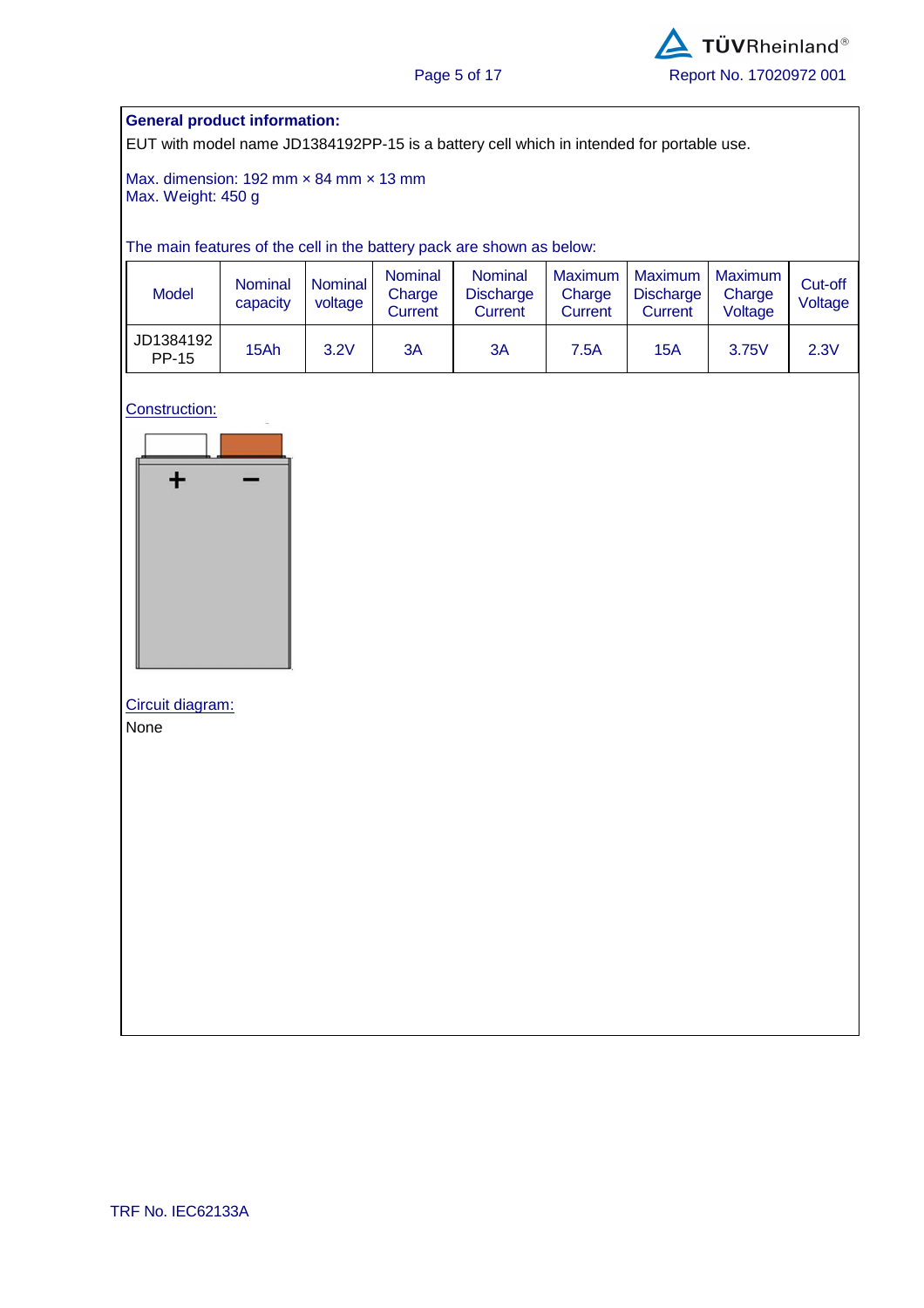

Page 6 of 17 Report No. 17020972 001

|     |                    | IEC 62133:2002 |                 |         |
|-----|--------------------|----------------|-----------------|---------|
| CI. | Requirement - Test |                | Result - Remark | Verdict |

| P<br>Parameter measurement tolerances<br><b>General Safety Considerations</b><br>P<br>Cells and batteries subject to intended use be safe and<br>P<br>continue to function in all respects<br>Cells and batteries subject to reasonably foreseeable<br>P<br>misuse do not present significant hazards.<br>P<br><b>Insulation and Wiring</b><br>Insulation Resistance between an accessible metal<br>P<br>$\geq$ 5M $\Omega$<br>case (excluding electrical contacts) and positive<br>terminals $\geq$ 5M $\Omega$ .<br>N/A<br>Internal wiring and insulation are sufficient to withstand<br>No internal wire, see tests<br>maximum anticipated current, voltage and temperature<br>of clause 4<br>requirements<br>N/A<br>Orientation of wiring maintains adequate creepage and<br>No internal wire, see tests<br>clearance distances between conductors. Mechanical<br>of clause 4<br>integrity of internal connections are sufficient to<br>accommodate conditions of reasonably foreseeable<br>misuse.<br>N/A<br>No venting facility<br>Venting<br>incorporated<br>N/A<br>Battery cases and cells incorporate a pressure relief<br>mechanism or are constructed so that they relieve<br>excessive internal pressure at a value and rate that will<br>preclude rupture, explosion and self-ignition.<br>N/A<br>Encapsulant used to support cells within an outer casing<br>To be evaluated in a battery<br>does not cause the battery to overheat during normal<br>operation no inhibit pressure relief.<br>N/A<br>Cell only<br><b>Temperature/current management</b><br>The batteries are designed such that abnormal<br>N/A<br>temperature rise conditions are prevented.<br>N/A<br>Means is provided to limit current to safe levels during<br>charge and discharge.<br><b>Terminal contacts</b><br>P<br>P<br>Terminals have a clear polarity marking on the external<br>The "+" and "-" polarity<br>surface of the battery.<br>explicitly marked on surface<br>of the cell<br>P<br>The size and shape of the terminal contacts ensure that<br>they can carry the maximum anticipated current.<br>External terminal contact surfaces are formed from<br>P<br>conductive materials with good mechanical strength and | 1           | General               |  |  |  |  |
|------------------------------------------------------------------------------------------------------------------------------------------------------------------------------------------------------------------------------------------------------------------------------------------------------------------------------------------------------------------------------------------------------------------------------------------------------------------------------------------------------------------------------------------------------------------------------------------------------------------------------------------------------------------------------------------------------------------------------------------------------------------------------------------------------------------------------------------------------------------------------------------------------------------------------------------------------------------------------------------------------------------------------------------------------------------------------------------------------------------------------------------------------------------------------------------------------------------------------------------------------------------------------------------------------------------------------------------------------------------------------------------------------------------------------------------------------------------------------------------------------------------------------------------------------------------------------------------------------------------------------------------------------------------------------------------------------------------------------------------------------------------------------------------------------------------------------------------------------------------------------------------------------------------------------------------------------------------------------------------------------------------------------------------------------------------------------------------------------------------------------------------------------------------------------------------------------------------------|-------------|-----------------------|--|--|--|--|
|                                                                                                                                                                                                                                                                                                                                                                                                                                                                                                                                                                                                                                                                                                                                                                                                                                                                                                                                                                                                                                                                                                                                                                                                                                                                                                                                                                                                                                                                                                                                                                                                                                                                                                                                                                                                                                                                                                                                                                                                                                                                                                                                                                                                                        |             |                       |  |  |  |  |
|                                                                                                                                                                                                                                                                                                                                                                                                                                                                                                                                                                                                                                                                                                                                                                                                                                                                                                                                                                                                                                                                                                                                                                                                                                                                                                                                                                                                                                                                                                                                                                                                                                                                                                                                                                                                                                                                                                                                                                                                                                                                                                                                                                                                                        | $\mathbf 2$ |                       |  |  |  |  |
|                                                                                                                                                                                                                                                                                                                                                                                                                                                                                                                                                                                                                                                                                                                                                                                                                                                                                                                                                                                                                                                                                                                                                                                                                                                                                                                                                                                                                                                                                                                                                                                                                                                                                                                                                                                                                                                                                                                                                                                                                                                                                                                                                                                                                        |             |                       |  |  |  |  |
|                                                                                                                                                                                                                                                                                                                                                                                                                                                                                                                                                                                                                                                                                                                                                                                                                                                                                                                                                                                                                                                                                                                                                                                                                                                                                                                                                                                                                                                                                                                                                                                                                                                                                                                                                                                                                                                                                                                                                                                                                                                                                                                                                                                                                        |             |                       |  |  |  |  |
|                                                                                                                                                                                                                                                                                                                                                                                                                                                                                                                                                                                                                                                                                                                                                                                                                                                                                                                                                                                                                                                                                                                                                                                                                                                                                                                                                                                                                                                                                                                                                                                                                                                                                                                                                                                                                                                                                                                                                                                                                                                                                                                                                                                                                        | 2.1         |                       |  |  |  |  |
|                                                                                                                                                                                                                                                                                                                                                                                                                                                                                                                                                                                                                                                                                                                                                                                                                                                                                                                                                                                                                                                                                                                                                                                                                                                                                                                                                                                                                                                                                                                                                                                                                                                                                                                                                                                                                                                                                                                                                                                                                                                                                                                                                                                                                        |             |                       |  |  |  |  |
|                                                                                                                                                                                                                                                                                                                                                                                                                                                                                                                                                                                                                                                                                                                                                                                                                                                                                                                                                                                                                                                                                                                                                                                                                                                                                                                                                                                                                                                                                                                                                                                                                                                                                                                                                                                                                                                                                                                                                                                                                                                                                                                                                                                                                        |             |                       |  |  |  |  |
|                                                                                                                                                                                                                                                                                                                                                                                                                                                                                                                                                                                                                                                                                                                                                                                                                                                                                                                                                                                                                                                                                                                                                                                                                                                                                                                                                                                                                                                                                                                                                                                                                                                                                                                                                                                                                                                                                                                                                                                                                                                                                                                                                                                                                        |             |                       |  |  |  |  |
|                                                                                                                                                                                                                                                                                                                                                                                                                                                                                                                                                                                                                                                                                                                                                                                                                                                                                                                                                                                                                                                                                                                                                                                                                                                                                                                                                                                                                                                                                                                                                                                                                                                                                                                                                                                                                                                                                                                                                                                                                                                                                                                                                                                                                        | 2.2         |                       |  |  |  |  |
|                                                                                                                                                                                                                                                                                                                                                                                                                                                                                                                                                                                                                                                                                                                                                                                                                                                                                                                                                                                                                                                                                                                                                                                                                                                                                                                                                                                                                                                                                                                                                                                                                                                                                                                                                                                                                                                                                                                                                                                                                                                                                                                                                                                                                        |             |                       |  |  |  |  |
|                                                                                                                                                                                                                                                                                                                                                                                                                                                                                                                                                                                                                                                                                                                                                                                                                                                                                                                                                                                                                                                                                                                                                                                                                                                                                                                                                                                                                                                                                                                                                                                                                                                                                                                                                                                                                                                                                                                                                                                                                                                                                                                                                                                                                        |             |                       |  |  |  |  |
|                                                                                                                                                                                                                                                                                                                                                                                                                                                                                                                                                                                                                                                                                                                                                                                                                                                                                                                                                                                                                                                                                                                                                                                                                                                                                                                                                                                                                                                                                                                                                                                                                                                                                                                                                                                                                                                                                                                                                                                                                                                                                                                                                                                                                        | 2.3         |                       |  |  |  |  |
|                                                                                                                                                                                                                                                                                                                                                                                                                                                                                                                                                                                                                                                                                                                                                                                                                                                                                                                                                                                                                                                                                                                                                                                                                                                                                                                                                                                                                                                                                                                                                                                                                                                                                                                                                                                                                                                                                                                                                                                                                                                                                                                                                                                                                        |             |                       |  |  |  |  |
|                                                                                                                                                                                                                                                                                                                                                                                                                                                                                                                                                                                                                                                                                                                                                                                                                                                                                                                                                                                                                                                                                                                                                                                                                                                                                                                                                                                                                                                                                                                                                                                                                                                                                                                                                                                                                                                                                                                                                                                                                                                                                                                                                                                                                        |             |                       |  |  |  |  |
|                                                                                                                                                                                                                                                                                                                                                                                                                                                                                                                                                                                                                                                                                                                                                                                                                                                                                                                                                                                                                                                                                                                                                                                                                                                                                                                                                                                                                                                                                                                                                                                                                                                                                                                                                                                                                                                                                                                                                                                                                                                                                                                                                                                                                        | 2.4         |                       |  |  |  |  |
|                                                                                                                                                                                                                                                                                                                                                                                                                                                                                                                                                                                                                                                                                                                                                                                                                                                                                                                                                                                                                                                                                                                                                                                                                                                                                                                                                                                                                                                                                                                                                                                                                                                                                                                                                                                                                                                                                                                                                                                                                                                                                                                                                                                                                        |             |                       |  |  |  |  |
|                                                                                                                                                                                                                                                                                                                                                                                                                                                                                                                                                                                                                                                                                                                                                                                                                                                                                                                                                                                                                                                                                                                                                                                                                                                                                                                                                                                                                                                                                                                                                                                                                                                                                                                                                                                                                                                                                                                                                                                                                                                                                                                                                                                                                        |             |                       |  |  |  |  |
|                                                                                                                                                                                                                                                                                                                                                                                                                                                                                                                                                                                                                                                                                                                                                                                                                                                                                                                                                                                                                                                                                                                                                                                                                                                                                                                                                                                                                                                                                                                                                                                                                                                                                                                                                                                                                                                                                                                                                                                                                                                                                                                                                                                                                        |             | corrosion resistance. |  |  |  |  |
| P<br>Terminal contacts are arranged to minimize the risk of<br>short circuits.                                                                                                                                                                                                                                                                                                                                                                                                                                                                                                                                                                                                                                                                                                                                                                                                                                                                                                                                                                                                                                                                                                                                                                                                                                                                                                                                                                                                                                                                                                                                                                                                                                                                                                                                                                                                                                                                                                                                                                                                                                                                                                                                         |             |                       |  |  |  |  |
| Cell only<br>N/A<br>Assembly of cells into batteries                                                                                                                                                                                                                                                                                                                                                                                                                                                                                                                                                                                                                                                                                                                                                                                                                                                                                                                                                                                                                                                                                                                                                                                                                                                                                                                                                                                                                                                                                                                                                                                                                                                                                                                                                                                                                                                                                                                                                                                                                                                                                                                                                                   | 2.5         |                       |  |  |  |  |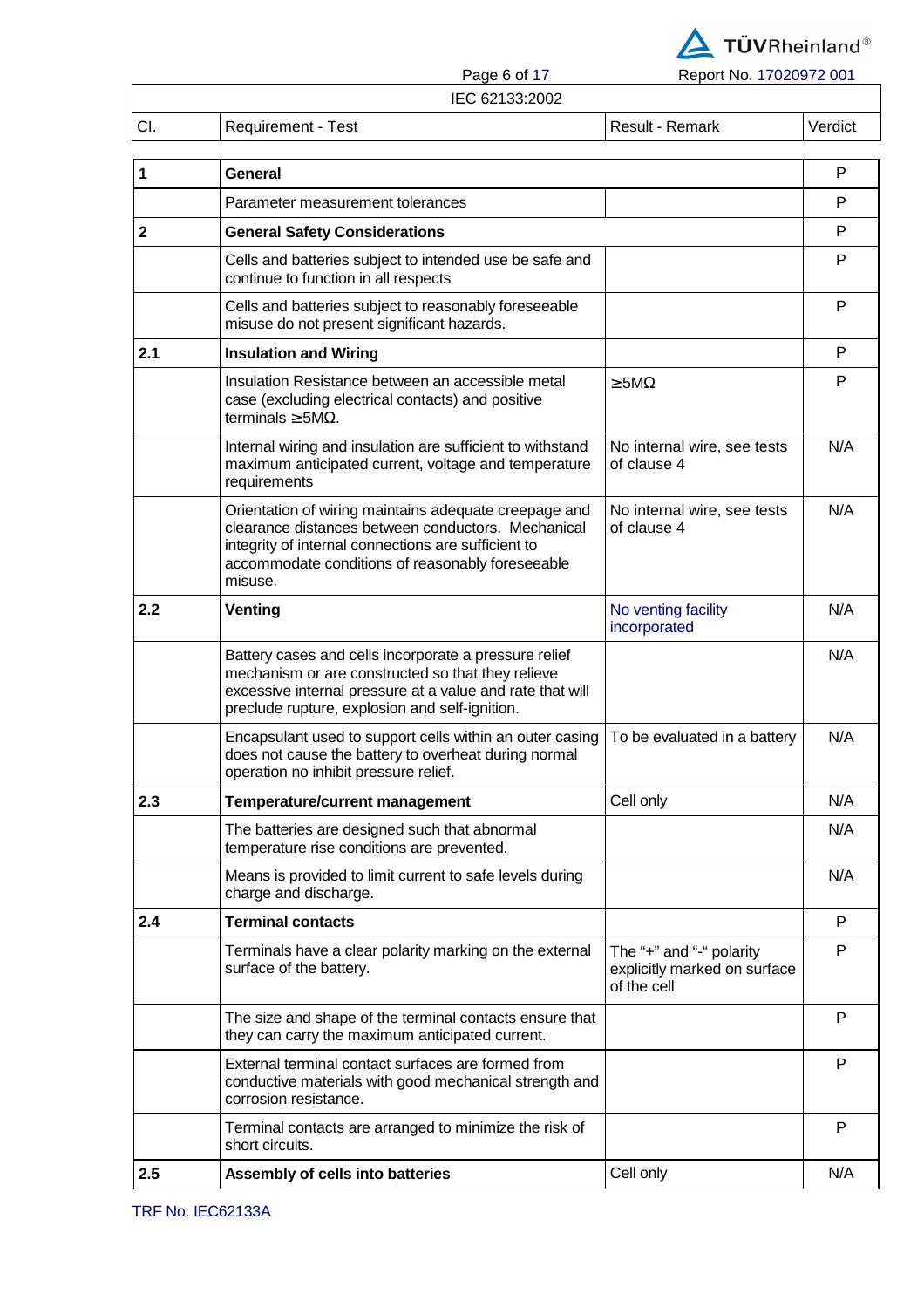

|                                                                                                                                                                                                                                                                                                                                                                                                                                                                                                                                                                                                                                                                                                                                                                                                                                                                                                                                                                                                                                                                                                                                                                                                                                                                                                                                                                                                                                                                                        |                                                                                                                                                                                                                                                                                                                                                                                                                                | Report No. 17020972 001                                          |     |
|----------------------------------------------------------------------------------------------------------------------------------------------------------------------------------------------------------------------------------------------------------------------------------------------------------------------------------------------------------------------------------------------------------------------------------------------------------------------------------------------------------------------------------------------------------------------------------------------------------------------------------------------------------------------------------------------------------------------------------------------------------------------------------------------------------------------------------------------------------------------------------------------------------------------------------------------------------------------------------------------------------------------------------------------------------------------------------------------------------------------------------------------------------------------------------------------------------------------------------------------------------------------------------------------------------------------------------------------------------------------------------------------------------------------------------------------------------------------------------------|--------------------------------------------------------------------------------------------------------------------------------------------------------------------------------------------------------------------------------------------------------------------------------------------------------------------------------------------------------------------------------------------------------------------------------|------------------------------------------------------------------|-----|
|                                                                                                                                                                                                                                                                                                                                                                                                                                                                                                                                                                                                                                                                                                                                                                                                                                                                                                                                                                                                                                                                                                                                                                                                                                                                                                                                                                                                                                                                                        | IEC 62133:2002                                                                                                                                                                                                                                                                                                                                                                                                                 |                                                                  |     |
| Page 7 of 17<br>CI.<br><b>Requirement - Test</b><br>Cells used in the battery assembly have closely<br>matched capacities, are of the same design, and are of<br>the same chemistry and same manufacturer.<br>The battery incorporates separate circuitry to prevent<br>cell reversal from uneven charges as the pack is<br>designed for the selective discharge of a portion of its<br>series connected cells.<br>2.6<br><b>Quality Plan</b><br>The manufacture has prepared a quality plan defining<br>Complied<br>the procedures for the inspection of materials,<br>components, cells and batteries and which covers the<br>process of producing each type of cell and battery.<br>3<br><b>Type Test Conditions</b><br>Tests were conducted with the number of cells or<br>Complied<br>batteries as outlined in Table 1 of IEC 62133 with cells<br>or batteries that were not more than 3 months old.<br>Unless noted otherwise in the test methods, testing was<br>conducted in an ambient of $20^{\circ}$ C $\pm$ 5°C.<br>20°C-25°C.<br>4<br><b>Specific requirements and tests</b><br>4.1<br><b>Charging procedure for test purposes</b><br>4.2<br><b>Intended Use</b><br>See below<br>4.2.1<br>Continuous Low-Rate Charging<br>See above<br>Fully charged cells are subjected for 28 days to a<br>charge as specified by the manufacturer.<br>Nickel systems: no fire, no explosion<br>Lithium system<br>See table 4.2.1<br>Lithium systems: no fire, no explosion, no leakage | <b>Result - Remark</b>                                                                                                                                                                                                                                                                                                                                                                                                         | Verdict                                                          |     |
|                                                                                                                                                                                                                                                                                                                                                                                                                                                                                                                                                                                                                                                                                                                                                                                                                                                                                                                                                                                                                                                                                                                                                                                                                                                                                                                                                                                                                                                                                        |                                                                                                                                                                                                                                                                                                                                                                                                                                |                                                                  | N/A |
|                                                                                                                                                                                                                                                                                                                                                                                                                                                                                                                                                                                                                                                                                                                                                                                                                                                                                                                                                                                                                                                                                                                                                                                                                                                                                                                                                                                                                                                                                        |                                                                                                                                                                                                                                                                                                                                                                                                                                |                                                                  | N/A |
|                                                                                                                                                                                                                                                                                                                                                                                                                                                                                                                                                                                                                                                                                                                                                                                                                                                                                                                                                                                                                                                                                                                                                                                                                                                                                                                                                                                                                                                                                        |                                                                                                                                                                                                                                                                                                                                                                                                                                |                                                                  | P   |
|                                                                                                                                                                                                                                                                                                                                                                                                                                                                                                                                                                                                                                                                                                                                                                                                                                                                                                                                                                                                                                                                                                                                                                                                                                                                                                                                                                                                                                                                                        |                                                                                                                                                                                                                                                                                                                                                                                                                                |                                                                  | P   |
|                                                                                                                                                                                                                                                                                                                                                                                                                                                                                                                                                                                                                                                                                                                                                                                                                                                                                                                                                                                                                                                                                                                                                                                                                                                                                                                                                                                                                                                                                        |                                                                                                                                                                                                                                                                                                                                                                                                                                |                                                                  | P   |
|                                                                                                                                                                                                                                                                                                                                                                                                                                                                                                                                                                                                                                                                                                                                                                                                                                                                                                                                                                                                                                                                                                                                                                                                                                                                                                                                                                                                                                                                                        |                                                                                                                                                                                                                                                                                                                                                                                                                                |                                                                  | P   |
|                                                                                                                                                                                                                                                                                                                                                                                                                                                                                                                                                                                                                                                                                                                                                                                                                                                                                                                                                                                                                                                                                                                                                                                                                                                                                                                                                                                                                                                                                        |                                                                                                                                                                                                                                                                                                                                                                                                                                | Tests are carried out at                                         | P   |
|                                                                                                                                                                                                                                                                                                                                                                                                                                                                                                                                                                                                                                                                                                                                                                                                                                                                                                                                                                                                                                                                                                                                                                                                                                                                                                                                                                                                                                                                                        |                                                                                                                                                                                                                                                                                                                                                                                                                                |                                                                  | P   |
|                                                                                                                                                                                                                                                                                                                                                                                                                                                                                                                                                                                                                                                                                                                                                                                                                                                                                                                                                                                                                                                                                                                                                                                                                                                                                                                                                                                                                                                                                        |                                                                                                                                                                                                                                                                                                                                                                                                                                | Test is carried out at 22 $\rm ^{\circ}$ C                       | P   |
|                                                                                                                                                                                                                                                                                                                                                                                                                                                                                                                                                                                                                                                                                                                                                                                                                                                                                                                                                                                                                                                                                                                                                                                                                                                                                                                                                                                                                                                                                        |                                                                                                                                                                                                                                                                                                                                                                                                                                | Charging method: CC=<br>3.0A, CV=3.75V, Cut off<br>current=150mA |     |
|                                                                                                                                                                                                                                                                                                                                                                                                                                                                                                                                                                                                                                                                                                                                                                                                                                                                                                                                                                                                                                                                                                                                                                                                                                                                                                                                                                                                                                                                                        |                                                                                                                                                                                                                                                                                                                                                                                                                                |                                                                  | P   |
|                                                                                                                                                                                                                                                                                                                                                                                                                                                                                                                                                                                                                                                                                                                                                                                                                                                                                                                                                                                                                                                                                                                                                                                                                                                                                                                                                                                                                                                                                        |                                                                                                                                                                                                                                                                                                                                                                                                                                | CC=3.0A, CV=3.75V,<br>Duration: 28 days                          | P   |
|                                                                                                                                                                                                                                                                                                                                                                                                                                                                                                                                                                                                                                                                                                                                                                                                                                                                                                                                                                                                                                                                                                                                                                                                                                                                                                                                                                                                                                                                                        |                                                                                                                                                                                                                                                                                                                                                                                                                                |                                                                  | P   |
|                                                                                                                                                                                                                                                                                                                                                                                                                                                                                                                                                                                                                                                                                                                                                                                                                                                                                                                                                                                                                                                                                                                                                                                                                                                                                                                                                                                                                                                                                        |                                                                                                                                                                                                                                                                                                                                                                                                                                |                                                                  | N/A |
|                                                                                                                                                                                                                                                                                                                                                                                                                                                                                                                                                                                                                                                                                                                                                                                                                                                                                                                                                                                                                                                                                                                                                                                                                                                                                                                                                                                                                                                                                        |                                                                                                                                                                                                                                                                                                                                                                                                                                |                                                                  | P   |
| 4.2.2                                                                                                                                                                                                                                                                                                                                                                                                                                                                                                                                                                                                                                                                                                                                                                                                                                                                                                                                                                                                                                                                                                                                                                                                                                                                                                                                                                                                                                                                                  | Vibration                                                                                                                                                                                                                                                                                                                                                                                                                      |                                                                  | P   |
|                                                                                                                                                                                                                                                                                                                                                                                                                                                                                                                                                                                                                                                                                                                                                                                                                                                                                                                                                                                                                                                                                                                                                                                                                                                                                                                                                                                                                                                                                        | The measured open circuit voltage of the fully charged<br>cells or batteries is within anticipated parameters                                                                                                                                                                                                                                                                                                                  | <b>Tested complied</b>                                           | P   |
|                                                                                                                                                                                                                                                                                                                                                                                                                                                                                                                                                                                                                                                                                                                                                                                                                                                                                                                                                                                                                                                                                                                                                                                                                                                                                                                                                                                                                                                                                        | The cells or batteries are subjected to a vibration<br>sequence as outlined in Table 2 of IEC 62133 with<br>amplitude of 0.75 mm and a total maximum excursion of<br>1.52 mm. The frequency was varied at the rate of 1<br>Hz/min between the limits of 10 Hz and 55 Hz. The<br>entire range of frequencies (10 Hz to 55 Hz) and return<br>(55 Hz to 10 Hz) was traversed in 90 min $\pm$ 5 min for<br>each mounting position. |                                                                  | P   |
|                                                                                                                                                                                                                                                                                                                                                                                                                                                                                                                                                                                                                                                                                                                                                                                                                                                                                                                                                                                                                                                                                                                                                                                                                                                                                                                                                                                                                                                                                        | The vibration was applied in each of three mutually<br>perpendicular directions.                                                                                                                                                                                                                                                                                                                                               |                                                                  | P   |

No fire, explosion or<br>leakage

P

Results: no fire, no explosion, no leakage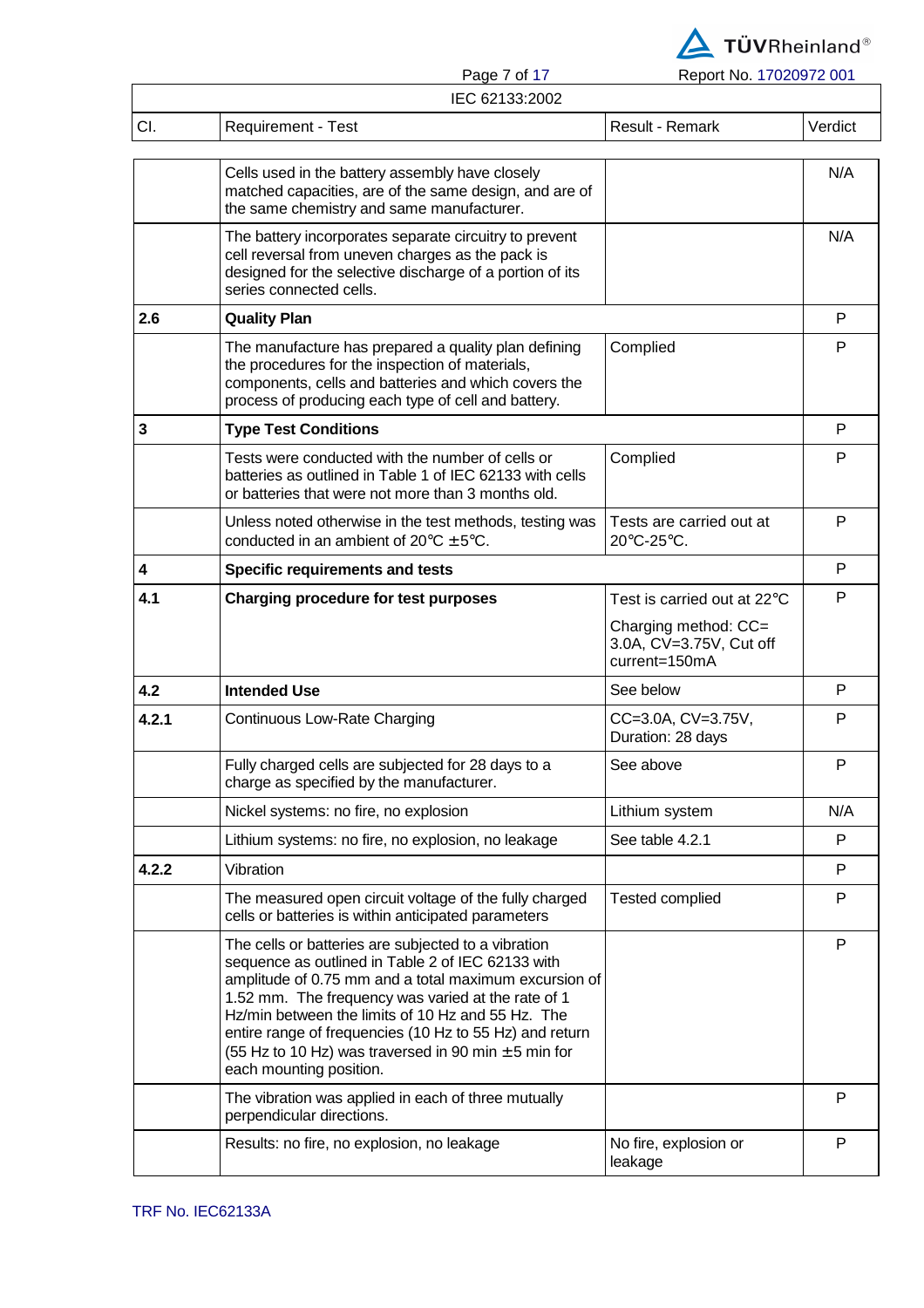

|       | Page 8 of 17                                                                                                                | Report No. 17020972 001 |         |
|-------|-----------------------------------------------------------------------------------------------------------------------------|-------------------------|---------|
|       | IEC 62133:2002                                                                                                              |                         |         |
| CI.   | <b>Requirement - Test</b>                                                                                                   | Result - Remark         | Verdict |
|       |                                                                                                                             |                         |         |
| 4.2.3 | Moulded case stress at high ambient temperature                                                                             | Cell only               | N/A     |
|       | Fully charged batteries were placed in an air-circulating<br>oven at a temperature of $70^{\circ}$ C $\pm$ 2°C for 7 hours. |                         | N/A     |

|       | oven at a temperature of $70^{\circ}$ C $\pm$ 2°C for 7 hours.<br>Afterwards, they are removed and allowed to return to<br>room temperature.                                                                                                                                                      |                                                                                               |     |
|-------|---------------------------------------------------------------------------------------------------------------------------------------------------------------------------------------------------------------------------------------------------------------------------------------------------|-----------------------------------------------------------------------------------------------|-----|
|       | Results: no physical distortion of the battery casing<br>resulting in exposure if internal components.                                                                                                                                                                                            |                                                                                               | N/A |
| 4.2.4 | Temperature cycling                                                                                                                                                                                                                                                                               |                                                                                               | P   |
|       | Fully charged cells or batteries were subjected to<br>temperature cycling (-20°C, +75°C) in forced draught<br>chambers according to the procedure outlined in 4.2.4<br>b) and Fig. 1 of IEC 62133.                                                                                                | <b>Tested complied</b>                                                                        | P   |
|       | After the fifth cycle, the cells or batteries were stored for<br>7 days prior to examination.                                                                                                                                                                                                     |                                                                                               | P   |
|       | Results: No fire, no explosion, no leakage                                                                                                                                                                                                                                                        | No fire, explosion or<br>leakage                                                              | P   |
| 4.3   | Reasonably foreseeable misuse                                                                                                                                                                                                                                                                     |                                                                                               | P   |
| 4.3.1 | Incorrect installation of a cell (nickel systems only)                                                                                                                                                                                                                                            | Lithium systems                                                                               | N/A |
|       | Four fully charged cells of the same brand, type, size<br>and age were connected in series with one of the four<br>cells reversed. The assembly was connected across a<br>1-ohm resistor until the vent opens or until the<br>temperature of the reversed cell returns to ambient<br>temperature. |                                                                                               | N/A |
|       | Alternatively, a stabilized dc power supply was used t<br>simulate the conditions imposed on the reversed cell.                                                                                                                                                                                   |                                                                                               | N/A |
|       | Results: no fire, no explosion                                                                                                                                                                                                                                                                    |                                                                                               | N/A |
| 4.3.2 | <b>External short circuit</b>                                                                                                                                                                                                                                                                     |                                                                                               | P   |
|       | Fully charged cells or batteries were subjected to a short<br>circuit test at $20^{\circ}$ C $\pm$ 5°C.                                                                                                                                                                                           | Max. temperature rise<br>49.6K measured at 25°C                                               | P   |
|       | Fully charged cells or batteries were subjected to a short   Max. temperature rise<br>circuit test at $55^{\circ}$ C $\pm$ 5°C.                                                                                                                                                                   | 27.2K measured at 55°C                                                                        | P   |
|       | The external resistance did not exceed 100 m $\Omega$ .                                                                                                                                                                                                                                           | Min. 9 m $\Omega$                                                                             | P   |
|       | The cells or batteries were tested for 24 h or until the<br>case temperature declined by 20% of the maximum<br>temperature rise.                                                                                                                                                                  | The test terminated till<br>case temperature rise<br>declined 10K at 25°C and<br>5.4K at 55°C | P   |
|       | Results: no fire, no explosion.                                                                                                                                                                                                                                                                   | No fire or explosion                                                                          | P   |
| 4.3.3 | Free fall                                                                                                                                                                                                                                                                                         |                                                                                               | P   |
|       | Fully charged cells or batteries were dropped 3 times<br>from a height of 1.0 m onto a concrete floor.                                                                                                                                                                                            | <b>Tested complied</b>                                                                        | P   |
|       | Results: no fire, no explosion                                                                                                                                                                                                                                                                    | No fire or explosion                                                                          | P   |
| 4.3.4 | Mechanical shock (crash hazard)                                                                                                                                                                                                                                                                   |                                                                                               | P   |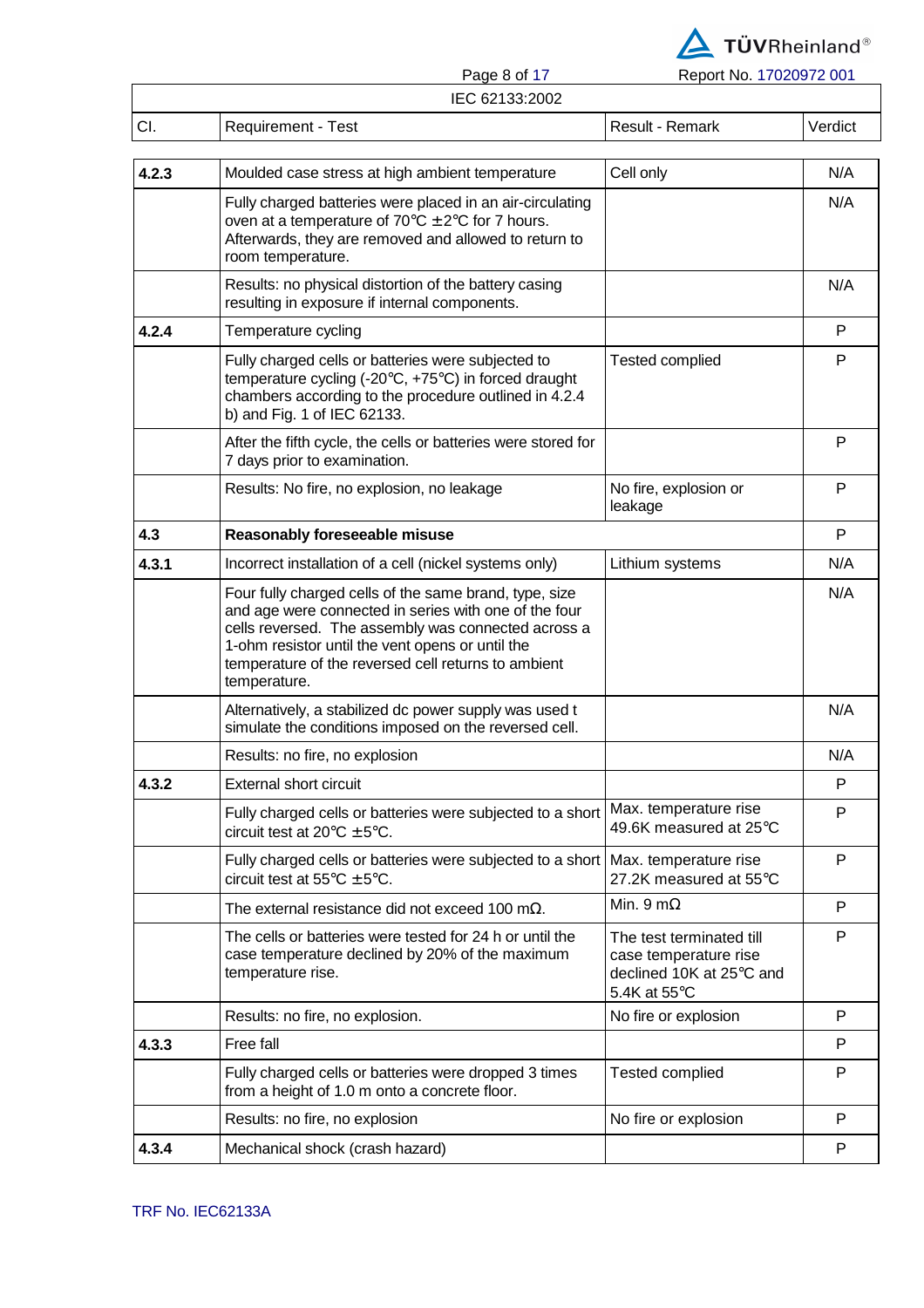

Page 9 of 17 Report No. 17020972 001

| IEC 62133:2002 |                                                                                                                                                                                                                                                                                                                                                                                            |                                  |         |  |
|----------------|--------------------------------------------------------------------------------------------------------------------------------------------------------------------------------------------------------------------------------------------------------------------------------------------------------------------------------------------------------------------------------------------|----------------------------------|---------|--|
| CI.            | <b>Requirement - Test</b>                                                                                                                                                                                                                                                                                                                                                                  | Result - Remark                  | Verdict |  |
|                | Fully charged cells or batteries were subjected to a total<br>of three shocks of equal magnitude applied in each of<br>three mutually perpendicular directions. At least on of<br>the directions was perpendicular to a flat face. During<br>the initial 3 milliseconds, the minimum average<br>acceleration was 75 $g_n$ . The peak acceleration was<br>between 125 $g_n$ and 175 $g_n$ . | <b>Tested complied</b>           | P       |  |
|                | Results: no fire, no explosion, no leakage                                                                                                                                                                                                                                                                                                                                                 | No fire, explosion or<br>leakage | P       |  |
| 4.3.5          | Thermal abuse                                                                                                                                                                                                                                                                                                                                                                              |                                  | P       |  |
|                | Fully charged cells were placed in a gravity or circulating<br>air-convention oven. The oven temperature was raised<br>at a rate of $5^{\circ}$ C/min $\pm$ 2 $^{\circ}$ C/min to a temperature of<br>130 $\degree$ C $\pm$ 2 $\degree$ C. The cell remained at that temperature for<br>10 minutes before the test was discontinued.                                                       | <b>Tested complied</b>           | P       |  |
|                | Results: no fire, no explosion                                                                                                                                                                                                                                                                                                                                                             | No fire or explosion             | P       |  |
| 4.3.6          | Crushing of cells                                                                                                                                                                                                                                                                                                                                                                          |                                  | P       |  |
|                | Fully charged cells were crushed between two flat<br>surfaces with a hydraulic ram exerting a force of 13 kN $\pm$<br>1 kN.                                                                                                                                                                                                                                                                | <b>Tested complied</b>           | P       |  |
|                | A cylindrical or prismatic cell was crushed with its<br>longitudinal axis parallel to the flat surfaces of the<br>crushing apparatus.                                                                                                                                                                                                                                                      |                                  | P       |  |
|                | A second set of prismatic cells was tested, rotated 90<br>degrees around their longitudinal axis compared to the<br>first set.                                                                                                                                                                                                                                                             |                                  | P       |  |
|                | Results: no fire, no explosion.                                                                                                                                                                                                                                                                                                                                                            | No fire or explosion             | P       |  |
| 4.3.7          | Low pressure                                                                                                                                                                                                                                                                                                                                                                               |                                  | P       |  |
|                | Fully charged cells are placed in a vacuum chamber<br>whose internal pressure was gradually reduced to a<br>pressure equal to or less than 11.6 kPa and held at that<br>value for 6 hours.                                                                                                                                                                                                 | <b>Tested complied</b>           |         |  |
|                | Results: no fire, no explosion, no leakage                                                                                                                                                                                                                                                                                                                                                 | No fire, explosion or<br>leakage | P       |  |
| 4.3.8          | Overcharge for nickel systems                                                                                                                                                                                                                                                                                                                                                              | Lithium systems                  | N/A     |  |
|                | A discharged cell or battery was subjected to a high-rate<br>charge of 2.5 times the recommended charging current<br>for a time that produced a 250% charge input (250% of<br>rated capacity).                                                                                                                                                                                             |                                  | N/A     |  |
|                | Results: no fire, no explosion.                                                                                                                                                                                                                                                                                                                                                            |                                  | N/A     |  |
| 4.3.9          | Overcharge for lithium systems                                                                                                                                                                                                                                                                                                                                                             |                                  | P       |  |
|                | A discharged cell was charged from a power supply of $\geq$<br>10 V, at a charging current $I_{rec}$ recommended by the<br>manufacturer for 2.5 $C_5/I_{rec}$ hours.                                                                                                                                                                                                                       | 10V, 7.5A, 5 hours               | P       |  |
|                | Results: no fire, no explosion.                                                                                                                                                                                                                                                                                                                                                            | See table 4.3.9                  | P       |  |
| 4.3.10         | Forced discharge                                                                                                                                                                                                                                                                                                                                                                           |                                  | P       |  |
|                |                                                                                                                                                                                                                                                                                                                                                                                            |                                  |         |  |

TRF No. IEC62133A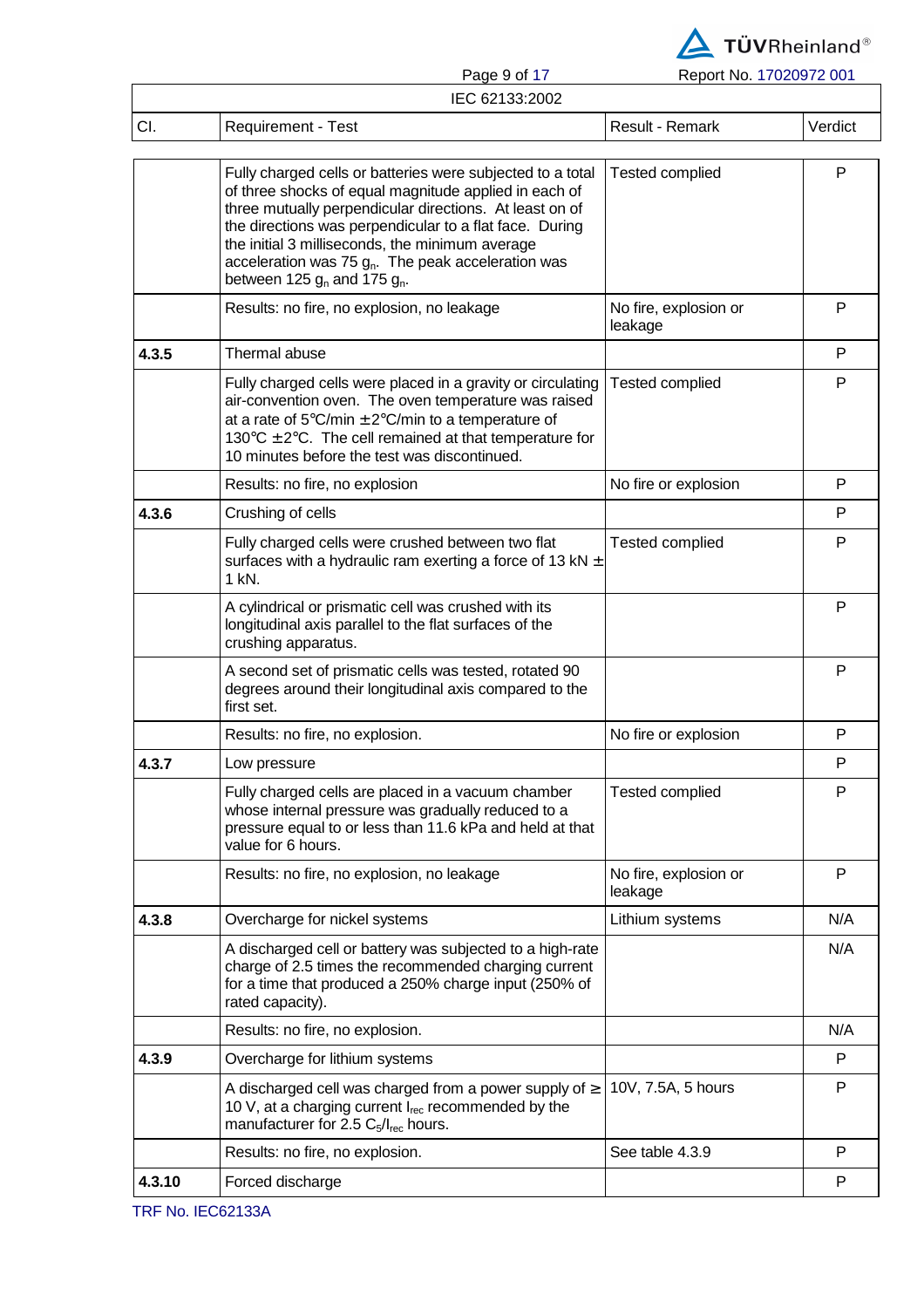

Page 10 of 17 Report No. 17020972 001

|     |                    | 1 ayo 10 01 17 | $1$ $\sqrt{2}$ $\sqrt{2}$ $\sqrt{2}$ $\sqrt{2}$ $\sqrt{2}$ $\sqrt{2}$ $\sqrt{2}$ $\sqrt{2}$ $\sqrt{2}$ $\sqrt{2}$ $\sqrt{2}$ $\sqrt{2}$ $\sqrt{2}$ $\sqrt{2}$ $\sqrt{2}$ $\sqrt{2}$ $\sqrt{2}$ $\sqrt{2}$ $\sqrt{2}$ $\sqrt{2}$ $\sqrt{2}$ $\sqrt{2}$ $\sqrt{2}$ $\sqrt{2}$ $\sqrt{2}$ $\sqrt{2}$ $\sqrt{2}$ |         |
|-----|--------------------|----------------|--------------------------------------------------------------------------------------------------------------------------------------------------------------------------------------------------------------------------------------------------------------------------------------------------------------|---------|
|     |                    | IEC 62133:2002 |                                                                                                                                                                                                                                                                                                              |         |
| CI. | Requirement - Test |                | Result - Remark                                                                                                                                                                                                                                                                                              | Verdict |

|        | Discharged cells intended for use in multi-cell<br>applications, were subjected to a reverse charge 1t 1.0 lt<br>(A) for 90 minutes.                                                                                                           | Reverse charge $= 7.5A$                                                                   | P   |
|--------|------------------------------------------------------------------------------------------------------------------------------------------------------------------------------------------------------------------------------------------------|-------------------------------------------------------------------------------------------|-----|
|        | Results: no fire, no explosion                                                                                                                                                                                                                 | See table 4.3.10                                                                          | P   |
| 4.3.11 | Cell protection against a high charging rate (lithium<br>systems only)                                                                                                                                                                         |                                                                                           | P   |
|        | Discharged cells were charged at three times the<br>charging current recommended by the manufacturer<br>until the cells was fully charged or an internal safety<br>devices cut off the charge current before the cell<br>became fully charged. | $7.5A \times 3 = 22.5A$                                                                   | P   |
|        | Results: no fire, no explosion                                                                                                                                                                                                                 | See table 4.3.11                                                                          | P   |
| 5      | <b>Information for safety</b>                                                                                                                                                                                                                  |                                                                                           | P   |
|        | Information is provided to equipment manufacturers in<br>the form of instructions to minimize and mitigate<br>hazards associated with the cells or batteries in<br>accordance with guidelines outlined in informative<br>Annex A.              | Information for safety<br>mentioned in<br>manufacturer's<br>specification.                | P   |
|        | Information is provided to end-users in the form of<br>instructions to minimize and mitigate hazards<br>associated with the batteries in accordance with<br>guidelines outlined in informative Annex B.                                        | Information for safety<br>mentioned in<br>manufacturer's<br>specification.                | P   |
| 6      | <b>Marking</b>                                                                                                                                                                                                                                 |                                                                                           |     |
| 6.1    | <b>Cell Marking</b>                                                                                                                                                                                                                            |                                                                                           | P   |
|        | Nickel system cells are marked in accordance with IEC<br>61951-1, -2, IEC 61440, or IEC 61436 as applicable.<br>See Copy of Marking Plate item in the beginning of this<br>report.                                                             | Lithium system                                                                            | N/A |
|        | Lithium system cells are marked in accordance with IEC<br>61960. See Copy of Marking Plate item in the beginning<br>of this report.                                                                                                            | See page 3                                                                                | P   |
| 6.2    | <b>Battery Marking</b>                                                                                                                                                                                                                         | Cell                                                                                      | N/A |
|        | Batteries of nickel systems are marked in accordance<br>with IEC 61951, or IEC 61951 -2 as applicable. See<br>Copy of Marking Plate item in the beginning of this<br>report                                                                    | Lithium systems.                                                                          | N/A |
|        | Batteries of lithium system are marked in accordance<br>with IEC 61960. See Copy of Marking Plate item in the<br>beginning of this report.                                                                                                     |                                                                                           | N/A |
|        | Batteries are marked with the cautionary marks.                                                                                                                                                                                                |                                                                                           | N/A |
| 6.3    | <b>Other Information</b>                                                                                                                                                                                                                       |                                                                                           | P   |
|        | Disposal instructions are marked on the battery or<br>supplied in the information packaged with the battery.                                                                                                                                   | Information for disposal<br>instructions mentioned in<br>manufacturer's<br>specification. | P   |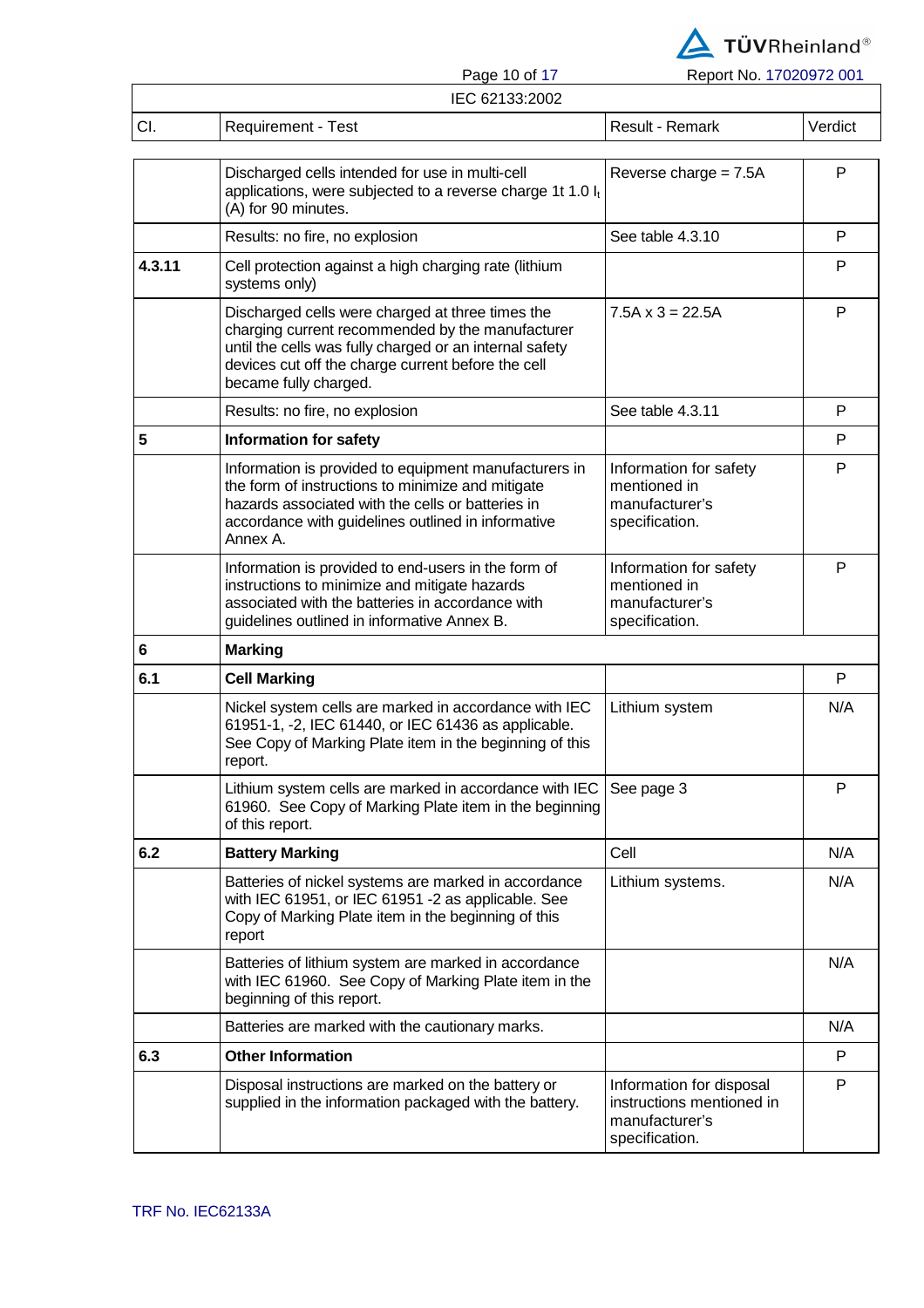

Page 11 of 17 Report No. 17020972 001

|     | IEC 62133:2002                                                                                                                                                                                                                      |                                                                                        |         |
|-----|-------------------------------------------------------------------------------------------------------------------------------------------------------------------------------------------------------------------------------------|----------------------------------------------------------------------------------------|---------|
| CI. | Requirement - Test                                                                                                                                                                                                                  | Result - Remark                                                                        | Verdict |
|     | Recommended charging instructions are marked on the<br>battery or supplied in the information packaged with the<br>battery.                                                                                                         | Information for<br>recommended charging<br>instructions mentioned in<br>manufacturer's | P       |
|     | Packaging                                                                                                                                                                                                                           | specification.                                                                         | P       |
|     | Cells or batteries were provided with packaging that was<br>adequate to avoid mechanical damage during transport,<br>handling and stacking. The materials and pack design<br>was chosen to prevent the development of unintentional |                                                                                        | P       |

electrical conduction, corrosion of the terminal and

ingress of moisture.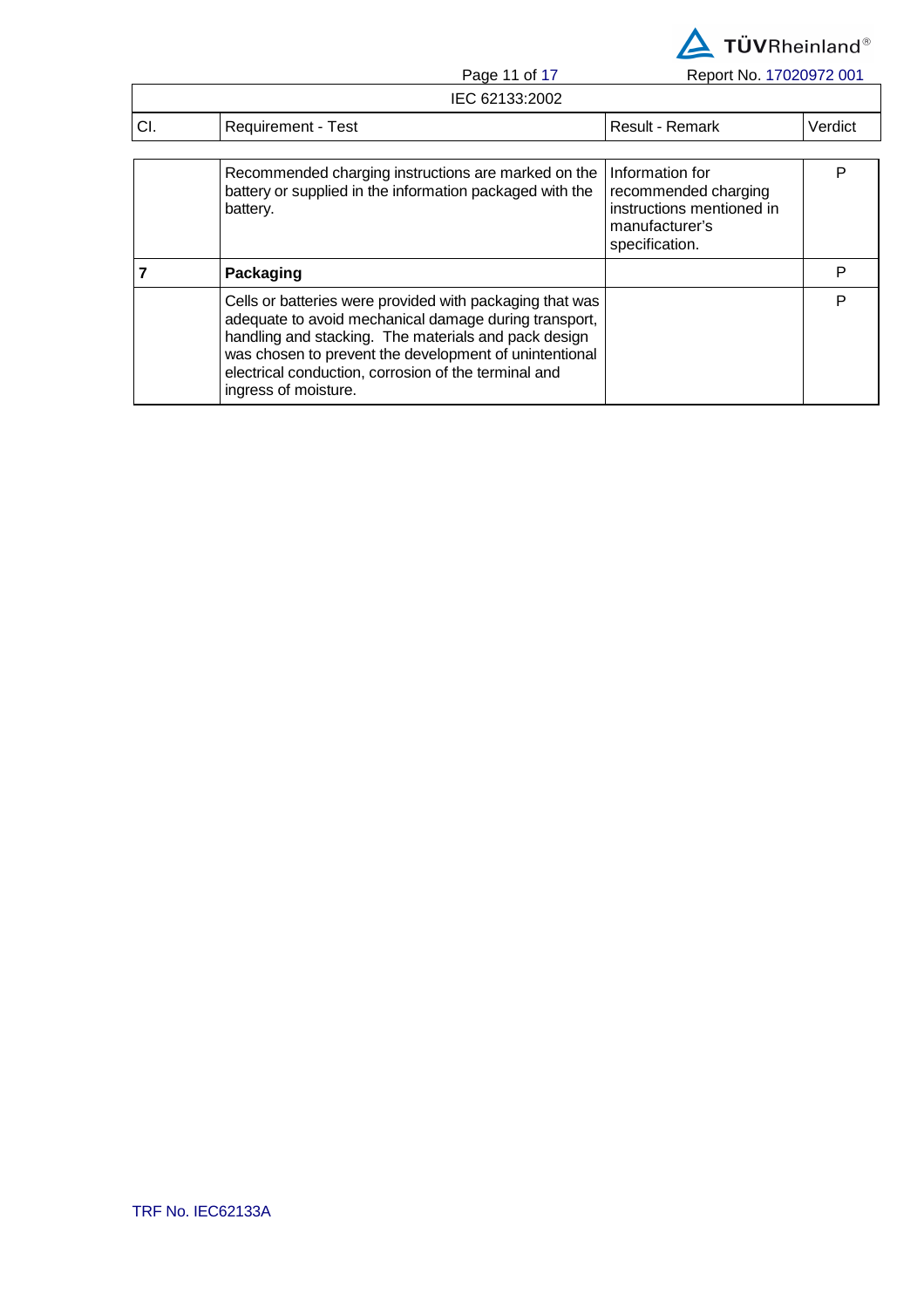

Page 12 of 17 Report No. 17020972 001

IEC 62133:2002

CI. Requirement - Test Result - Result - Remark Verdict

| $2.1 - 2.5$              | <b>TABLE: List of Critical Components</b> |                             |                                 |          | P                      |  |  |
|--------------------------|-------------------------------------------|-----------------------------|---------------------------------|----------|------------------------|--|--|
| Object/part No.          | Manufacturer/<br>trademark                | Type/Model                  | <b>Technical Data</b>           | Standard | Marks of<br>Conformity |  |  |
| Aluminum plastic<br>film | <b>SHOWA</b>                              | Nylon/Aluminum<br>/PP       | $0.152*160*400mm$               | --       |                        |  |  |
| Cathode                  | Changs                                    | SFCM3005E                   | $2 <$ D50 $<$ 8                 | --       |                        |  |  |
|                          |                                           |                             | $Cu < 0.1\%$                    |          |                        |  |  |
| Anode                    | HongYuan                                  | $F1-20$                     | $D50:20+3$                      | --       |                        |  |  |
|                          |                                           |                             | $C: \geq 99.2\%$                |          |                        |  |  |
| Separator                | Celgard                                   | 0.025*180mm                 | Shutdown<br>Temp:133±3℃         |          |                        |  |  |
| Electrolyte              | TianJiao                                  | <b>JDP</b>                  | $H2O < 20$ ppm                  | --       | $-$                    |  |  |
|                          |                                           |                             | HF<30ppm                        |          |                        |  |  |
| Conductive<br>Adhesive   | HaiYue                                    | $F-01$                      | Visccity: 2200-2800<br>mPa·s    | $-$      | $-$                    |  |  |
| Insulating tape          | SanJing                                   | $0.05*12mm/$<br>$0.05*18mm$ | Width:<br>12±0.05/18±0.05m<br>m |          |                        |  |  |
|                          | Supplementary information:                |                             |                                 |          |                        |  |  |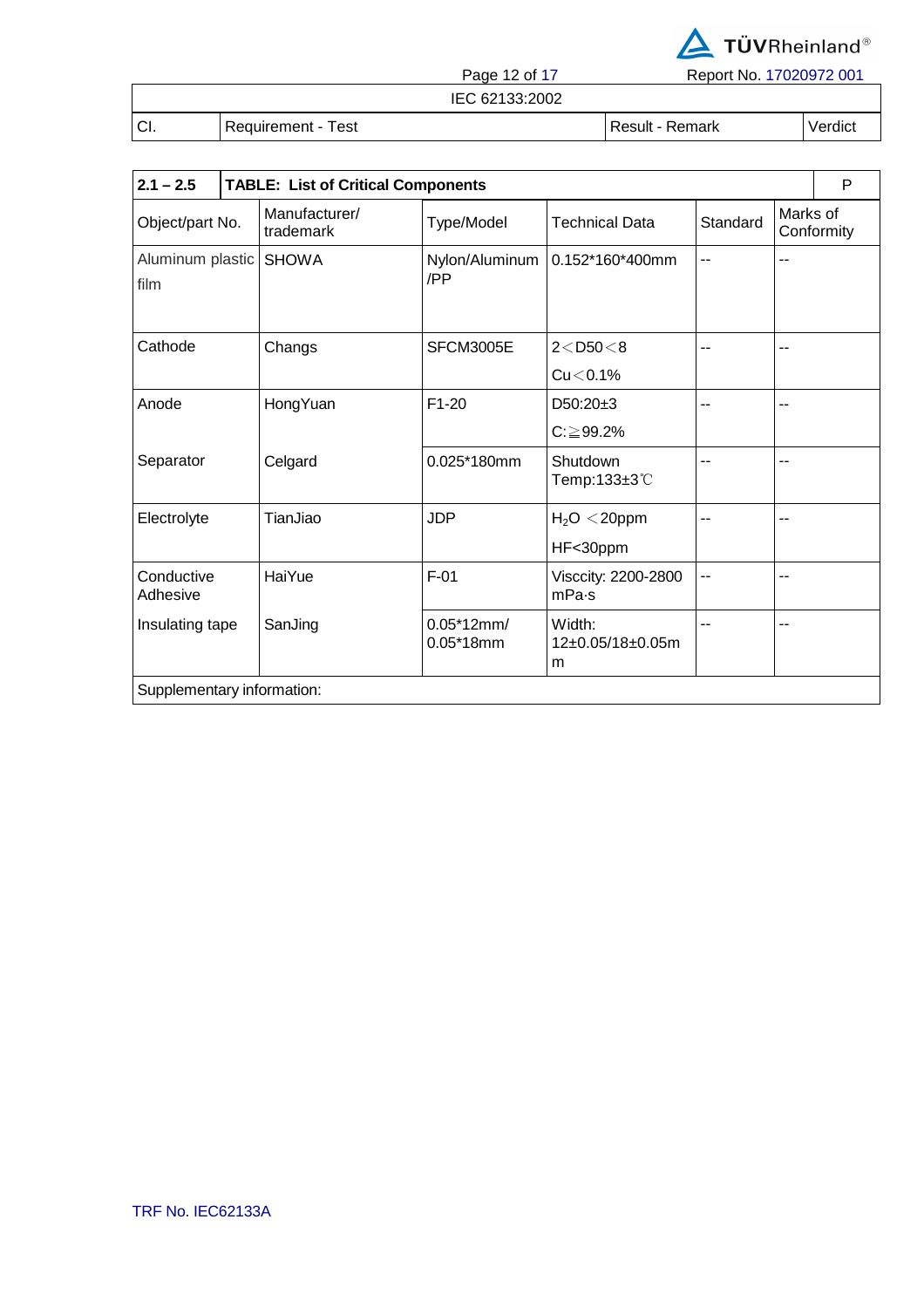

Page 13 of 17 Report No. 17020972 001

|    |                    | IEC 62133:2002 |                 |         |
|----|--------------------|----------------|-----------------|---------|
| CI | Requirement - Test |                | Result - Remark | Verdict |

| TABLE: 4.2.1 Continuous Low Rate Charge Test (Cell)               |  |                                                        |                                            |                                            |                              |  | P       |
|-------------------------------------------------------------------|--|--------------------------------------------------------|--------------------------------------------|--------------------------------------------|------------------------------|--|---------|
| Model                                                             |  | Recommended<br>Charging<br>Method, CC,<br>CV, or CC/CV | Recommended<br>Charging<br>Voltage Vc, Vdc | Recommended<br>Charging<br>Current Irec, A | OCV at Start of<br>Test, Vdc |  | Results |
| #1                                                                |  | CC and CV                                              | 3.75                                       | 3.0                                        | 3.75                         |  | P       |
| #2                                                                |  | CC and CV                                              | 3.75                                       | 3.0                                        | 3.75                         |  | P       |
| #3                                                                |  | CC and CV                                              | 3.75                                       | 3.0                                        | 3.75                         |  | P       |
| #4                                                                |  | CC and CV                                              | 3.75                                       | 3.0                                        | 3.75                         |  | P       |
| #5                                                                |  | CC and CV                                              | 3.75                                       | 3.0                                        | 3.75                         |  | P       |
| Supplementary information: no fire, explosion or leakage observed |  |                                                        |                                            |                                            |                              |  |         |

| TABLE: 4.2.2 - Vibration Test                                     |                           |                |  |  |
|-------------------------------------------------------------------|---------------------------|----------------|--|--|
| Model                                                             | OCV at Start of Test, Vdc | <b>Results</b> |  |  |
| #1                                                                | 3.43                      | P              |  |  |
| #2                                                                | 3.48                      | P              |  |  |
| #3                                                                | 3.41                      |                |  |  |
| #4                                                                | 3.57                      | Þ              |  |  |
| #5                                                                | 3.68                      | P              |  |  |
| Supplementary information: no fire, explosion or leakage observed |                           |                |  |  |

 $\overline{\phantom{a}}$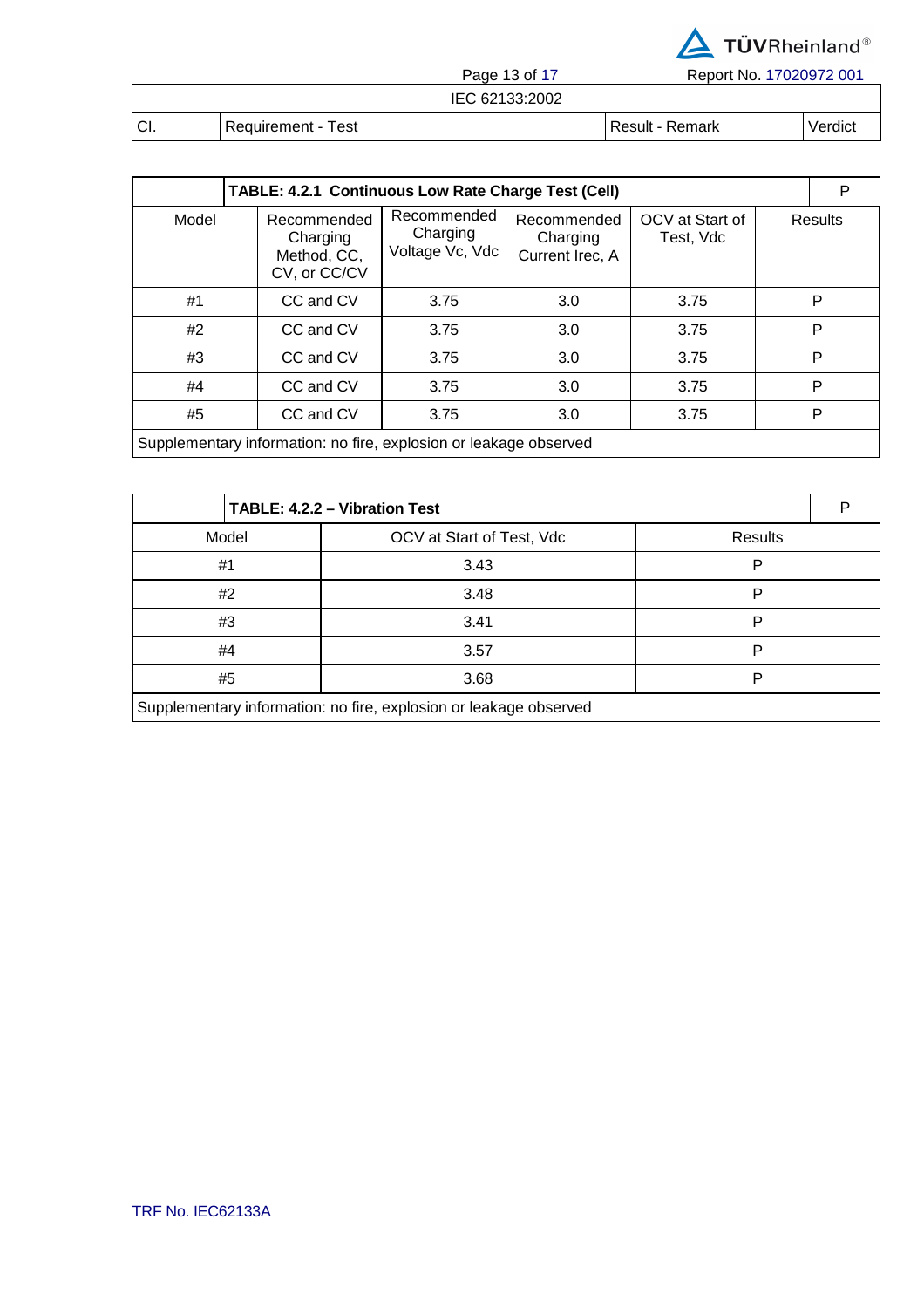

Page 14 of 17 Report No. 17020972 001

| IEC 62133:2002 |
|----------------|

| $\sim$<br>UI. | Requirement - Test | Result - Remark | Verdict |
|---------------|--------------------|-----------------|---------|

| TABLE: 4.3.1 - Incorrect Installation of a Cell Test (Nickel Systems) |                                                 |  |         |  |  |
|-----------------------------------------------------------------------|-------------------------------------------------|--|---------|--|--|
| Model                                                                 | OCV (reversed cell)<br>Vdc                      |  | Results |  |  |
|                                                                       |                                                 |  |         |  |  |
|                                                                       |                                                 |  |         |  |  |
|                                                                       |                                                 |  |         |  |  |
|                                                                       |                                                 |  |         |  |  |
|                                                                       |                                                 |  |         |  |  |
|                                                                       | Supplementary information: no fire or explosion |  |         |  |  |

|                                                 | <b>TABLE: 4.3.2 - External Short Circuit Test</b> |                                      |                              |                                    |                                                               |  | P              |
|-------------------------------------------------|---------------------------------------------------|--------------------------------------|------------------------------|------------------------------------|---------------------------------------------------------------|--|----------------|
| Model                                           |                                                   | Ambient (At<br>$20^{\circ}$ C ± 5°C) | OCV at start of<br>test, Vdc | Resistance of<br>Circuit, $\Omega$ | Maximum Case<br>Temperature<br>Rise $\Delta T$ , $\triangleq$ |  | <b>Results</b> |
| #1                                              |                                                   | 25                                   | 3.37                         | 0.011                              | 45.7                                                          |  | P              |
| #2                                              |                                                   | 25                                   | 3.38                         | 0.012                              | 49.6                                                          |  | P              |
| #3                                              |                                                   | 25                                   | 3.37                         | 0.009                              | 45.6                                                          |  | P              |
| #4                                              |                                                   | 25                                   | 3.37                         | 0.010                              | 46.8                                                          |  | $\mathsf{P}$   |
| #5                                              |                                                   | 25                                   | 3.34                         | 0.016                              | 40.4                                                          |  | P              |
|                                                 |                                                   | Ambient (At<br>$50^{\circ}$ C ± 5°C) | OCV at start of<br>test, Vdc | Resistance of<br>Circuit, $\Omega$ | Maximum Case<br>Temperature<br>Rise $\Delta T$ , $\triangleq$ |  | <b>Results</b> |
| #1                                              |                                                   | 54.8                                 | 3.34                         | 0.015                              | 22.2                                                          |  | P              |
| #2                                              |                                                   | 54.8                                 | 3.34                         | 0.017                              | 24.2                                                          |  | $\mathsf{P}$   |
| #3                                              |                                                   | 55.5                                 | 3.34                         | 0.015                              | 27.2                                                          |  | P              |
| #4                                              |                                                   | 55.1                                 | 3.34                         | 0.013                              | 12.6                                                          |  | P              |
| #5                                              |                                                   | 55.2                                 | 3.34                         | 0.012                              | 16.2                                                          |  | $\mathsf{P}$   |
| Supplementary information: no fire or explosion |                                                   |                                      |                              |                                    |                                                               |  |                |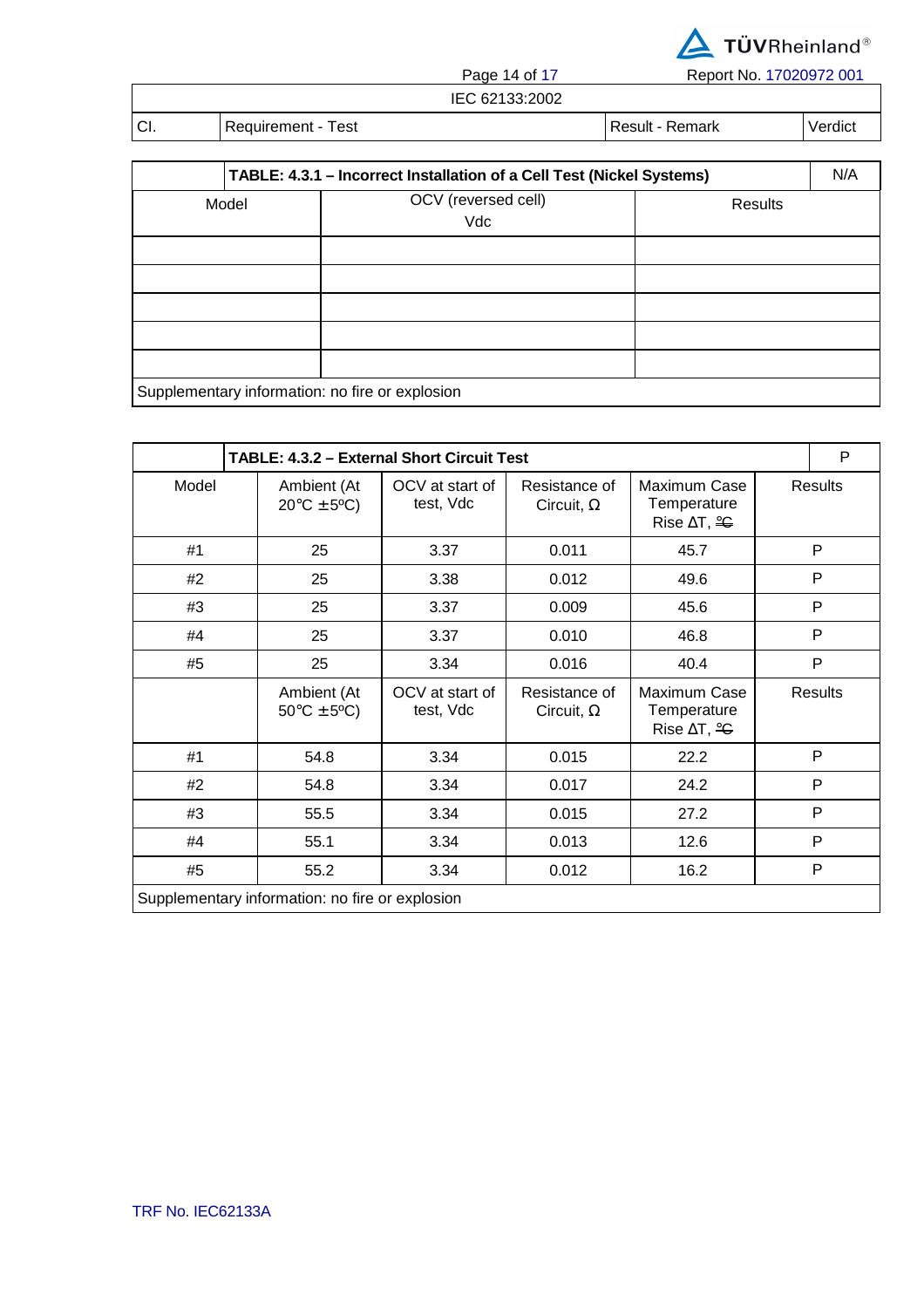

Page 15 of 17 Report No. 17020972 001

| IEC 62133:2002 |
|----------------|
|----------------|

| $\sim$<br>UI. | -<br>est<br>Requirement<br>$   -$ | <b>Dec.</b> 14<br>Remark<br>RASUIT |  |
|---------------|-----------------------------------|------------------------------------|--|

| TABLE: 4.3.8 - Overcharge Test (Nickel Systems) |                                                                                                   |  |         |  | N/A |  |
|-------------------------------------------------|---------------------------------------------------------------------------------------------------|--|---------|--|-----|--|
|                                                 | Time for Charging,<br>Model<br>OCV prior to<br>Maximum Charge<br>charging, Vdc<br>Current, A<br>h |  | Results |  |     |  |
|                                                 |                                                                                                   |  |         |  |     |  |
|                                                 |                                                                                                   |  |         |  |     |  |
|                                                 |                                                                                                   |  |         |  |     |  |
|                                                 |                                                                                                   |  |         |  |     |  |
|                                                 |                                                                                                   |  |         |  |     |  |
| supplementary information: no fire or explosion |                                                                                                   |  |         |  |     |  |

| TABLE: 4.3.9 - Overcharge Tests (Lithium Systems) |                              |                                    |                                     |                              |  | P       |  |
|---------------------------------------------------|------------------------------|------------------------------------|-------------------------------------|------------------------------|--|---------|--|
| Model                                             | OCV at start of<br>test, Vdc | Maximum<br>Charging<br>Current, mA | Maximum<br>Charging<br>Voltage, Vdc | Total Time of<br>Charging, h |  | Results |  |
| #1                                                | 3.05                         | 7500                               | 10                                  | 5                            |  | P       |  |
| #2                                                | 3.13                         | 7500                               | 10                                  | 5                            |  | P       |  |
| #3                                                | 3.16                         | 7500                               | 10                                  | 5                            |  | P       |  |
| #4                                                | 3.19                         | 7500                               | 10                                  | 5                            |  | P       |  |
| #5                                                | 3.16                         | 7500                               | 10                                  | 5                            |  | P       |  |
| Supplementary information: no fire or explosion   |                              |                                    |                                     |                              |  |         |  |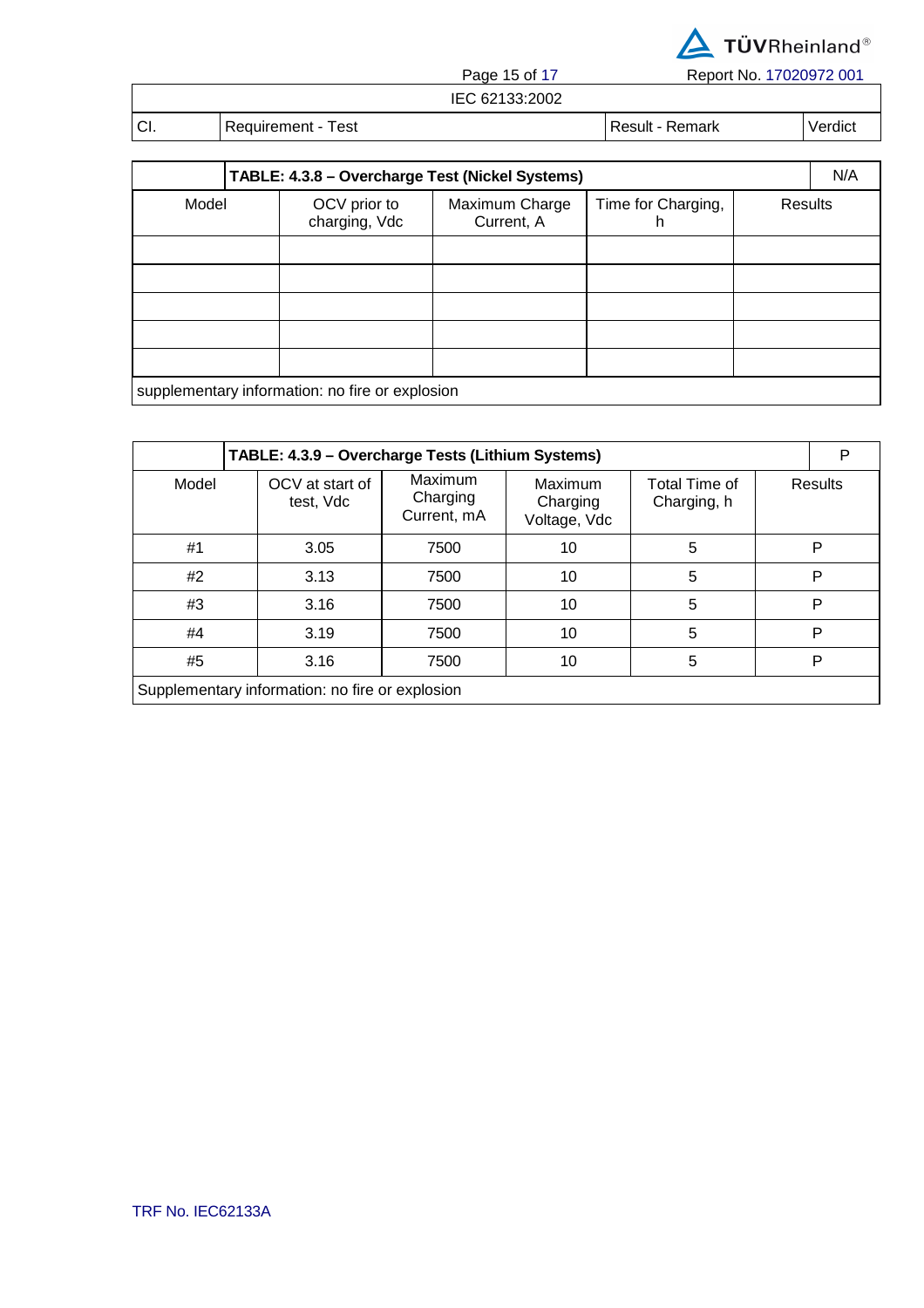

Page 16 of 17 Report No. 17020972 001

|      |                    | . uyv 100111   | 1.990111101.11020012.001 |         |
|------|--------------------|----------------|--------------------------|---------|
|      |                    | IEC 62133:2002 |                          |         |
| ±CI. | Requirement - Test |                | Result - Remark          | Verdict |

| TABLE: 4.3.10 - Forced Discharge Test (Cell)    |                                                     |                                         |                                                              |         | Р |  |
|-------------------------------------------------|-----------------------------------------------------|-----------------------------------------|--------------------------------------------------------------|---------|---|--|
| Model                                           | OCV before<br>application of<br>reverse charge, Vdc | <b>Measured Reverse</b><br>Charge It, A | Total Time for<br><b>Reversed Charge</b><br>Application, Min | Results |   |  |
| #1                                              | 3.27                                                | 15                                      | P<br>90                                                      |         |   |  |
| #2                                              | 3.29                                                | 15                                      | P<br>90                                                      |         |   |  |
| #3                                              | 3.29                                                | 15                                      | P<br>90                                                      |         |   |  |
| #4                                              | 3.29                                                | 15                                      | 90                                                           | P       |   |  |
| #5<br>3.26                                      |                                                     | 15                                      | 90                                                           | P       |   |  |
| Supplementary information: no fire or explosion |                                                     |                                         |                                                              |         |   |  |

|                                                 | TABLE: 4.3.11 - Cell Protection Against a High Charging Rate Test (Lithium<br>Systems) |                                 |                                  |         |  |  |
|-------------------------------------------------|----------------------------------------------------------------------------------------|---------------------------------|----------------------------------|---------|--|--|
| Model                                           | OCV at start of test,<br>Vdc                                                           | Maximum Charging<br>Current, mA | Maximum Charging<br>Voltage, Vdc | Results |  |  |
| #1                                              | 2.99                                                                                   | 22500                           | 3.75                             | P       |  |  |
| #2                                              | 3.01                                                                                   | 22500                           | 3.75                             | P       |  |  |
| #3                                              | 3.11                                                                                   | 22500                           | 3.75                             | P       |  |  |
| #4                                              | 3.00                                                                                   | 22500                           | 3.75                             | P       |  |  |
| #5                                              | 3.10                                                                                   | 22500                           | 3.75                             | P       |  |  |
| Supplementary information: no fire or explosion |                                                                                        |                                 |                                  |         |  |  |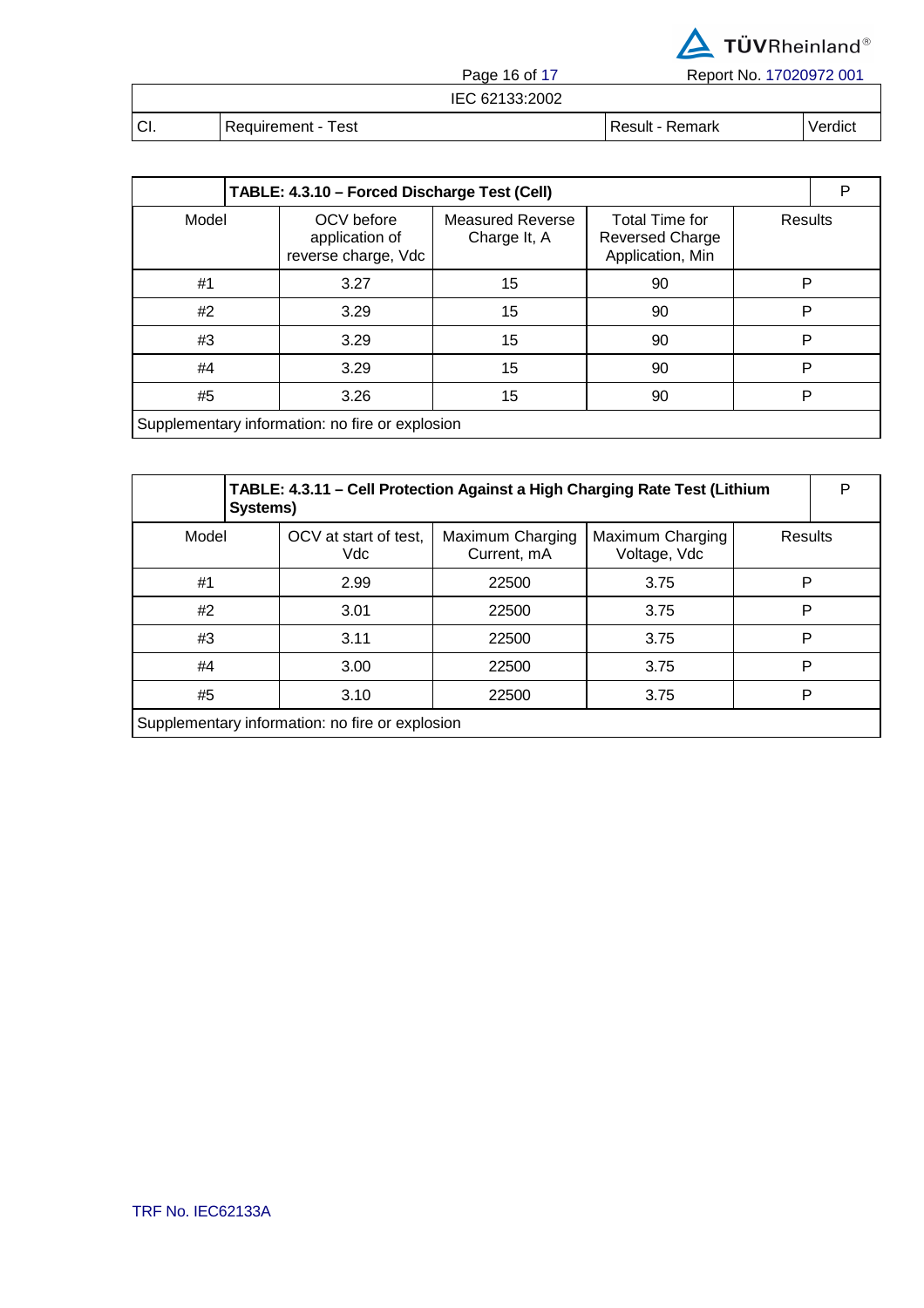

Page 17 of 17 Report No. 17020972 001

## IEC 62133:2002

CI. Requirement - Test Result - Result - Remark Verdict

### **List of test equipment used:**

| ID#   | Equipment                                   | <b>Type</b>                | Manufacturer                   | Date of<br>Calibration | <b>Next</b><br>Calibration<br>Date |
|-------|---------------------------------------------|----------------------------|--------------------------------|------------------------|------------------------------------|
| 1.903 | Hydraulic shock<br>tester                   | SY10-50                    | SuZhou<br>DongLing             | 06/25/2011             | 06/24/2012                         |
| 1.905 | Battery charger                             | BK-6008A/20                | GuangZhou<br>Blue-key          | 12/03/2010             | 12/02/2011                         |
| 1.908 | Electro-dynamic<br>vibration test<br>system | V850-440-<br>LPT600/SPA32K | <b>LDS</b>                     | 06/25/2011             | 06/24/2012                         |
| 1.909 | Steel ruler(2 m)                            | 2m                         | ZhengJiang<br>YongKang         | 08/24/2010             | 08/23/2011                         |
| 1.913 | Caliper                                     | 040204452                  | Chengdu<br>ChengLiang          | 09/15/2009             | 09/14/2011                         |
| 1.915 | Hygro-Thermo<br>graph                       | 7210-00                    | <b>SATO</b><br><b>KEIRYOKI</b> | 08/23/2010             | 08/22/2011                         |
| 1.916 | Hygro-Thermo<br>graph                       | 7210-00                    | <b>SATO</b><br><b>KEIRYOKI</b> | 08/23/2010             | 08/22/2011                         |
| 1.917 | Timer                                       | PC9903                     | Shenzhen<br><b>TianFu</b>      | 10/30/2009             | 10/29/2011                         |
| 1.918 | Thermal cycling<br>chamber                  | ESS-<br>KWGD605IIF         | YinHe<br>(ChongQing)           | 09/03/2010             | 09/02/2011                         |
| 1.919 | Midi logger                                 | <b>GL200A</b>              | <b>DATAQ</b><br>Instruments,   | 12/07/2010             | 12/06/2011                         |
| 1.920 | Midi logger                                 | <b>GL200A</b>              | <b>DATAQ</b><br>Instruments,   | 10/09/2010             | 10/08/2011                         |
| 1.921 | Oven                                        | <b>SPH201</b>              | Guangzhou<br>Espec             | 10/16/2010             | 10/15/2011                         |
| 1.922 | Multimeter                                  | F117C                      | Fluke                          | 10/08/2010             | 10/07/2011                         |
| 1.130 | DC Low Resistance<br><b>Tester</b>          | JB2512                     | Changzhou<br>Jiabang           | 04/26/2011             | 04/25/2012                         |
| 83T97 | Analytical balance                          | AL204                      | <b>Mettler Toledo</b>          | 04/11/2011             | 04/10/2012                         |